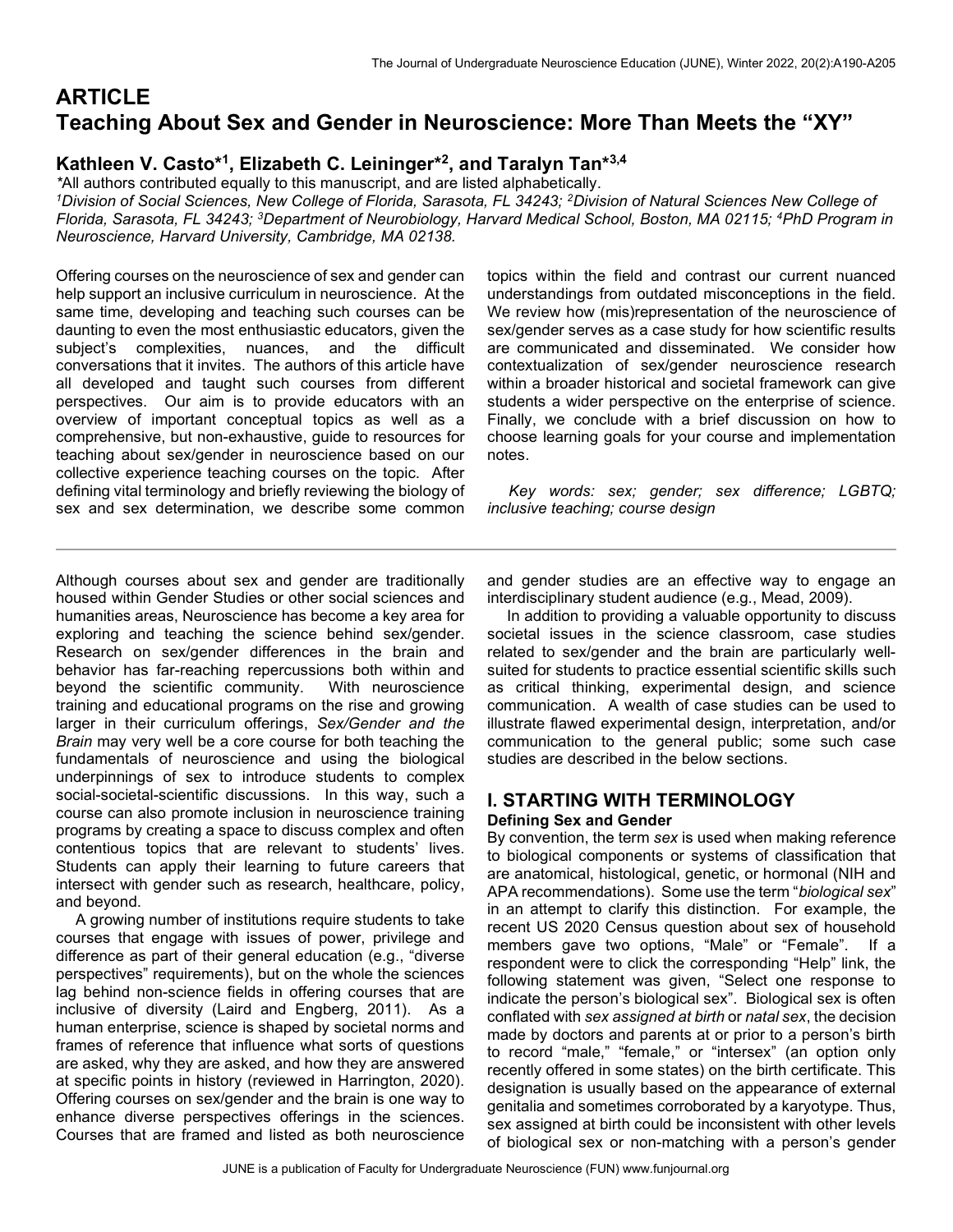identity.

In apparent contrast to sex, *gender* is used when making reference to socio-cultural systems which describe the ways sex interacts with culture, psychology, and history to produce gendered self-identity and performative acts (e.g., Hyde et al., 2018). The umbrella term of gender encompasses concepts such as gender identity, the perceptions of one's own gender and associated behavioral expressions; gender roles, norms, and/or expectations that are defined by societal rules and patterns; gender attributions, the characteristics or qualities of an individual imposed by gender roles; and gender relations, the power and resource distributions imposed by gender roles. Roughgarden (2013) offers a definition of gender that could apply to non-human animals, especially species that have different "types" of males or female that diverge in appearance and behavioral phenotype: "the appearance, behavior, and life history of a sexed body." Notably, this definition best encapsulates gender expression rather than gender identity. In the animal literature, there is debate about when sex versus gender should be used to describe features of behavior and physiology (compare Clayton and Tannenbaum, 2016 and Holmes and Monks, 2019), and the two are sometimes inadvertently conflated (Garcia-Sifuentes and Maney, 2021).

 As discussed in Cortes et al. (2019) and defined by Risman and Davis (2013), gender is also a social structure that inherently produces power and resource inequities in interactions between organisms, i.e., it is an "emergent feature of social situations" (West and Zimmerman, 1987). In this view, self-identity or self-awareness is not necessary to possess gender or to be gendered and thus, can be ascribed to non-human animals. This external or top-down view of gender is probably the closest approximation of what sex assigned at birth actually is, given that babies are not aware of their gender when the social qualities and expectations of sex are placed onto them. Importantly, cultural and social constructions of sex and associated gender identity, expressions, roles, and gendered experiences can interact with a person's genetic code and other biological expressions of sex (more on this below; also see Sanchis-Segura and Becker, 2016; Cortes et al., 2019; Khramtsova et al., 2019). As a result, scholars continue to debate the inherent embeddedness of the biological and socio-cultural aspects of sex and gender, some adopting the term "sex/gender" (or gender/sex) to represent the impossibility of the conceptual independence as well as the biological entanglement (e.g., Kaiser, 2012). Note that "male/female" typically refers to sex and "man/woman" usually refers to gender; however, these terms are also entangled. For further reading on defining and discussing intersections of sex and gender, see Muehlenhard and Peterson (2011), Wood and Eagly (2015), Clayton and Tannenbaum (2016), Madsen et al. (2017, see their Table 1 for glossary of terms), and Hyde et al. (2018).

#### Defining Sex/Gender Differences and Dimorphisms

Adding the word "difference" to the already complicated meaning of sex, gender, and sex/gender is perhaps even more murky. As will be discussed further in subsequent sections, the dictionary meaning of "difference" is conflated with common statistical language and is confused by science and media communication liberties in reporting as well as societal/historical effects on perceptions of the 'distinctness' that results from categorical assignment (for review, Eliot, 2011; Joel et al., 2015; Maney, 2016).

 A sex difference could be defined as a statistically significant difference in the population means of male and female distributions of scores or values of a particular feature or a meaningful effect size following meta-analysis. The media and general public often instead misinterpret reported sex differences as indicating non-overlapping distributions, distinctly different male and female forms; this characterization instead describes a sexual dimorphism. However, there are also widely varying understandings of the term sexual dimorphism, which has been defined as "any average sex difference" (Arnold and McCarthy, 2016) but also as indicating "little overlap between the forms of the elements in males and females" (Joel et al., 2015). In a separate collaborative publication, these two camps then converged on this distinction, "for an end point to be truly sexually dimorphic, it needs to exist in two forms, one more prevalent in one sex versus the other" (Joel and McCarthy, 2017).

 The reviews cited in this section provide excellent discussion on this subject (also see Rippon et al., 2014; Figure 1 in Joel and McCarthy, 2017, "A framework for interpreting sex differences"). For exciting debate on the definition, meaning, and origin of sex differences, see Fine et al. (2019a) followed by a Psychology Today "counterpoints" rebuttal by Del Giudice et al. (2019), and subsequent response by Fine et al. (2019b).

# II. LAYING THE FOUNDATIONS: THE BIOLOGY OF SEX

#### A Brief but Essential Lesson in the Evolutionary Biology of Sex

To understand the determination of biological sex, it is important to start with some consideration of the evolutionary history of sexual reproduction. Constraints on gamete survival and effectiveness at producing viable offspring led to anisogamy, the existence of two distinct forms of gamete that each contain half of the genetic material of the parent organism: one large and immobile (the ova or female form); the other small and mobile (the sperm or male form). Likewise, the cellular tissue that produces, surrounds, and facilitates the two distinct forms of gamete coevolved to meet the reproductive demands of its respective gamete type, resulting in dimorphic sexual organs including the gonads and other anatomical components.

 Some species are hermaphroditic, possessing both gamete types and accompanying organs within the same individual, separated spatially on the body or temporally switching within the individual's lifespan. (Note: the term "hermaphrodite" is a scientific designation for certain species and is not appropriate or accurate to describe humans with an intersex condition.) Alternatively, the concept of "two sexes" emerges as a result of the gametes and gamete support organs occurring in separate bodies or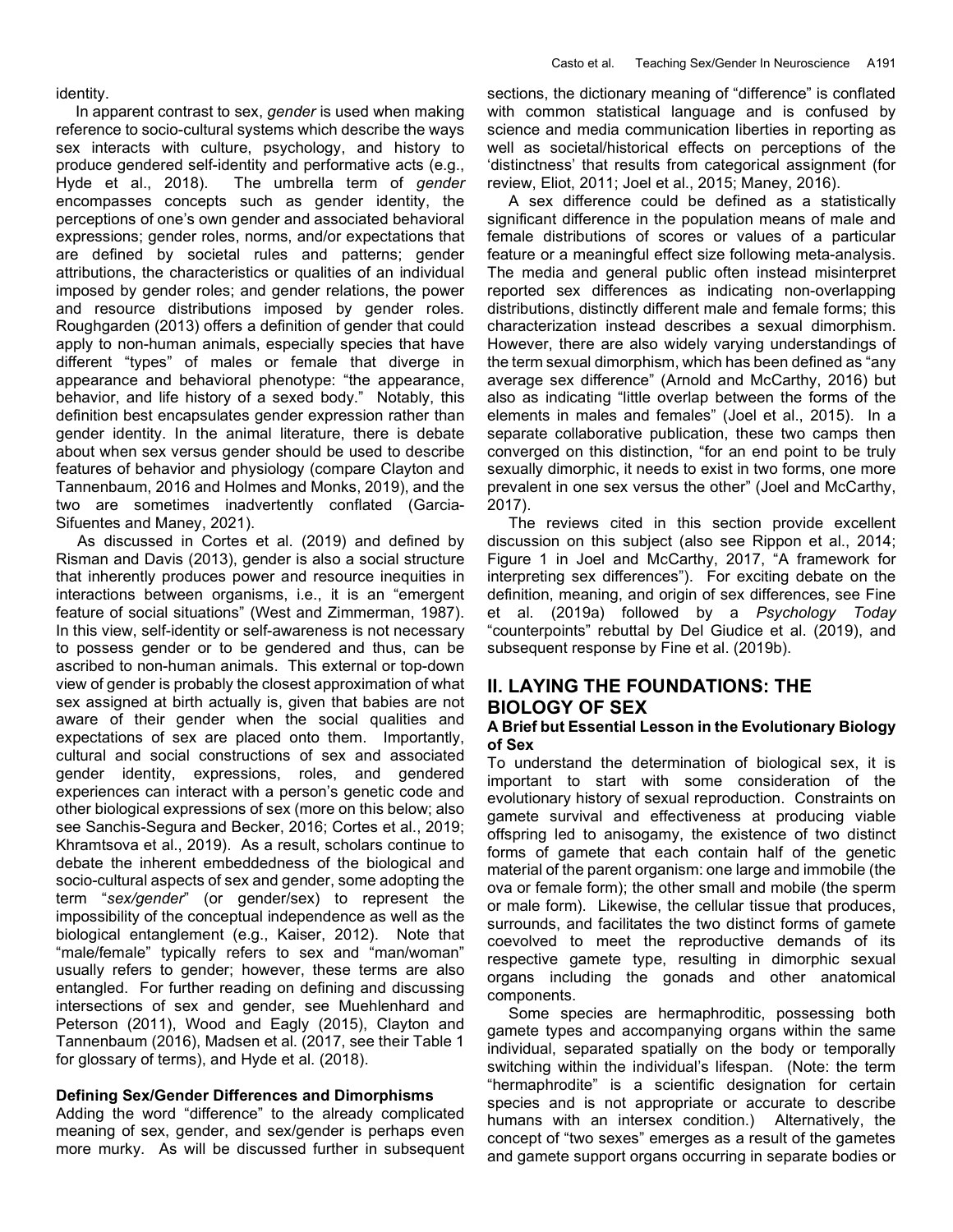individuals within a species: one male possessing sperm and one female possessing ova. For such species, the corresponding bodies and nervous systems evolved alongside, and in service to, the gamete, enabling species survival through reproduction. As a result, most sexually reproducing species with two separate sexes, including humans, exhibit 1) competition between the sexes and resulting sexual selection as well as 2) sex differences in anatomy and behavior. These differences may only apply to certain traits, can be subtle or drastic, and are often specific to aspects of anatomy and behavior that pertain to reproduction. Because species survival is also benefited by interindividual genetic variability and phenotypic plasticity, individuals within a population of any species will vary with respect to their expression of sex-biased traits, and these differences can be heightened or suppressed by unique selection pressures within sub-populations of the species (e.g., regional differences in the magnitude of sex differences in body size). Uncovering this nuance, including the consequences of competition between the sexes on more complex traits, is an active area of scientific research and debate. For comprehensive review of these concepts and recommended reading, see Archer (2019), Bachtrog et al. (2014), Clutton-Brock (2007; 2017), Kekäläine and Evans (2018), Lehtonen and Parker (2014), Puts (2016), Schmitt et al. (2017), Servedio and Boughman (2017), and Wood and Eagly (2002).

#### Sex Determination and Differentiation

For species with two sexes, distinct biological processes determine the organism's sex and then carry out the process of differentiating the relevant anatomy. In many species, the sex of the offspring is programmed at the time of gamete fusion (fertilization) when the chromosomal set, or complement, is established (e.g., XX or XY). Despite this initial programming, the early embryo contains a reproductive system primordium that has the potential to differentiate as male or female. A genetic sex-determining factor contained within the sex chromosomes initiates differentiation and therefore canalizes the anatomical, hormonal, and reproductive fate of the organism. In genotypic determination, as opposed to environmental determination, the initiating signal is a principal gene followed by a cascade of genetic activity that expresses or suppresses genetic code for developing sexually dimorphic gonadal tissue. The specific initiating genetic signals and pathways are variable across species and are highly complex, complete with male and female pathway antagonism and feedback loops. Following gonadogenesis, further signaling initiates hormonal events that differentiate sexual anatomy and organize or program certain micro and macro cellular architecture in other areas of the body, including the brain (more on this below). For review and recommended reading on sex determination and differentiation, see Arnold (2020), Arnold and McCarthy (2016), Capel (2017), Cotinot et al. (2002), McCarthy (2020), Nagahama et al. (2021) and Rey et al. (2020).

 The "general theory of sexual differentiation" states that all biological sex differences are downstream of the sex chromosome composition and complement in species with genetic sex determination (Arnold, 2017; also see earlier work by Eicher and Washburn, 1983; 1986). The notion of genetic superiority in determining sex is a more recent advancement over the prior model of gonadal determination whereby all sex differences were thought to be downstream from the differentiation of gonadal tissue and cascading hormonal effects on sexual anatomy and physiology (see the classic work by Alfred Jost, 1970). The paradigm shift to emphasize the predominance of the genetic determinants of sex was aided by an extensive body of research. For the purpose of instruction, we highlight some key "teachable" sources of evidence below:

- The "Four Core Genotypes" mouse model offers an approach to study the independent effects of genetic factors, i.e., the sex chromosome complement, versus gonadal and hormonal factors on sex expression (For review, Arnold and McCarthy, 2016; Figure 2 of that article provides a helpful visual).
- "Gynandromorphism" in birds, butterflies, and other animals is a phenomenon wherein an organism expresses the sex-biased phenotype of both the male and female dimorphism. In bird gynandromorphs this is clearly displayed as bilateral asymmetry in feather pattern and coloration. Studying the underlying mechanism of gynandromorphism has revealed that in some species, the sex chromosome composition inherent to the cells of the body and brain also governs the differentiation processes independent of hormonal exposure (e.g., Agate et al., 2003).
- In humans and other animals, imbalance in the size and composition of the genetic material of the X and Y chromosomes is matched by a host of other genetic mechanisms that simultaneously reduce imbalances in some aspects of physiology. The Xist gene and Xinactivation in XX individuals offer an example of this phenomenon and is described in further detail in Section IV. Through a genetic-focused understanding, a paradoxical view of sexual differentiation emerges: mechanisms for sex-chromosome-specific gene expression both increase and decrease sex differences in phenotype (Arnold, 2020).
- Recent advances in genetics and methods for Genome-Wide Association Studies (known as "GWAS") will continue to reveal population-level genetic markers for sex-biased effects and intervening gene-byenvironment effects on complex human traits, with specific implication for health and disease (Flint, 2013; Khramtsova et al., 2019).

 Following processes set in motion by sex chromosome complement and resulting patterns of gene expression, gonadal hormone (androgen and estrogen) production and action carry out additional processes of differentiating sexual anatomy and other tissues of the body as well as certain behaviors (for review, Berenbaum & Beltz, 2011; 2021). The predominant theory for understanding hormonal effects on sexual differentiation is the organizationalactivational hypothesis (Phoenix et al., 1959; for review, Arnold, 2009; Schulz et al., 2009), which has particular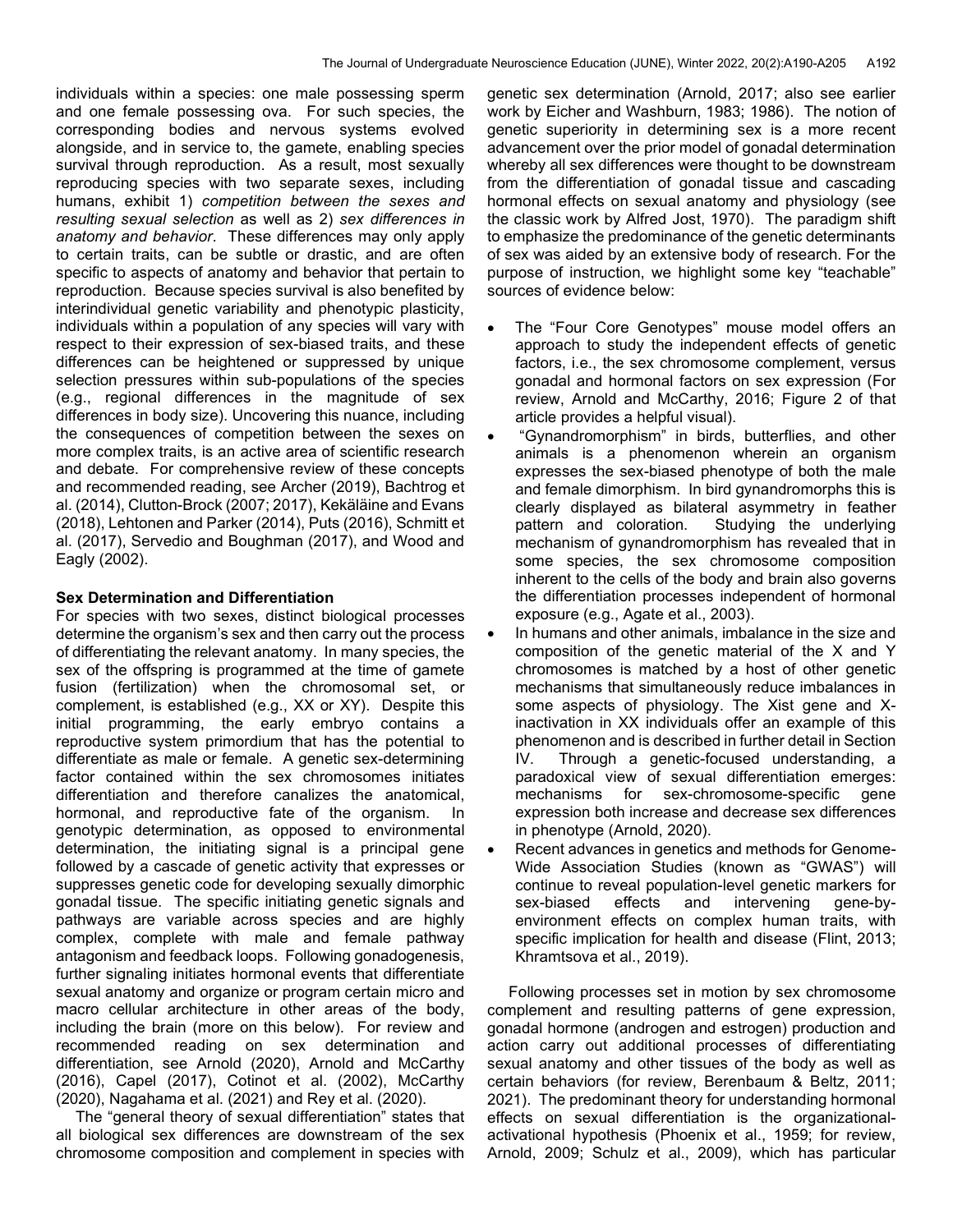relevance for reproductive behavior.

 According to the organizational-activational hypothesis, exposure to gonadal hormones during critical windows in development permanently *organizes* peripheral and certain central nervous system cellular architecture and gross anatomy. These physiological changes program sex differences in adult patterns of hormone production and responsivity. Thus, there are two main ways in which gonadal hormones produce asymmetries in sexual differentiation of physiology and behavior: 1) organizational; relatively permanent or irreversible, occurring during critical windows and 2) activational; temporary and set in motion by organizational processes. Through activational effects, hormones serve as primary mechanisms for detecting and responding to changes in the organism's internal and external environment. The hormonal theory of sexual differentiation has now been expanded to include downstream effects on genetic, immunological, and epigenetic factors that influence the emergence of sex differences (McCarthy, 2020).

# III. COVERING TOPICS ON GENDER/SEX IN THE BRAIN

Following the basics of sexual differentiation is the important issue of the extent to which those processes, interacting with broader concepts of sex/gender, impact the tissues of the central nervous system and resulting multitudes of cognitions and behaviors. The field of neuroscience has championed some of the greatest debates as well as scientific advancements on the role of sex/gender in anatomy and behavior. With this work, the value of studying sex differences runs headlong into the consequences of over- or mis- interpretation. For example, the recent NIH mandate to include equal representation of female and male subjects in animal research has provoked debates in the field (Clayton and Collins, 2014; Shansky and Wooley 2016; Eliot and Richardson 2016). Other ongoing scholarly debates surrounding the nature, degree, and function of sex differences in the brain indicate that much remains to be discovered. Furthermore, public communication and application of existing findings has proven to be problematic (e.g., Pavlova, 2017; Rippon, 2019; Eliot et al., 2021).

 So what is a useful way to summarize the current state of our knowledge? Sex differences in the nervous system do exist and are well-documented in a variety of model organisms (including humans); however, in many cases such "differences" reflect highly overlapping male and female population distributions. It is also likely the case that sex differences observed in adult animal brains and behavior reflect some combination of "hard-wired" genetic programming during development and experiencedependent changes to the nervous system. Below, we discuss two common frameworks in which this work will be encountered.

#### The Benefits of Researching Sexually Dimorphic Neural Circuits as Experimental Models

Neuroscientists study the ways in which the nervous system differs between the sexes for a number of reasons. For one, sexually dimorphic behaviors and their underlying neural circuits in non-human animal models are useful experimental systems to elucidate general principles about the nervous system. Sexually dimorphic behaviors that are critical for species survival are—with some exceptions like birdsong vocal learning—innate, meaning that they do not need to be learned by the organism (Bertram et al., 2020; McKinsey et al., 2018; Jennings and de Lecea, 2020). Such behaviors are mediated by underlying neural circuits that are at least partially genetically encoded; this provides an experimental entry point to interrogate how the nervous system gives rise to behavior.

 Sexually dimorphic neural circuits and behaviors by definition exist in either "male-typical" or "female-typical" forms. Therefore, sexually dimorphic behaviors can be used to assess the ability of specific genetic, hormonal, or other manipulations to phenotypically "switch" a neural or behavioral characteristic from one form to another. For many examples of this type of literature, see Dickson and Dulac (2016), Emmons (2018), Zilkha et al. (2017), McKinsey et al. (2018), and Auer and Benton (2016).

 Importantly, sexually dimorphic and other innate behaviors are also modifiable by experience and the internal state of the animal (e.g., Dulac et al., 2014; Anderson, 2016; Kim et al., 2017; Wei et al., 2021). Consequently, the study of sexually dimorphic behaviors in a variety of model organisms has also provided generalizable principles about experience- and state-dependent plasticity of the nervous system. This body of literature can therefore be used to achieve a number of goals in a course, such as: 1) to highlight the research that revealed key tenets of our modern understanding of sexual differentiation of the nervous system, 2) to introduce students to cutting-edge experimental tools in neuroscience, and 3) to illustrate the ways in which both "innate" genetic programs and experience or environment sculpt nervous system form and function.

 An important discussion point to highlight in this context is that sexually dimorphic behaviors and circuits found in non-human animal models are not directly translatable to humans due to differences in biology. For example, humans do not possess the same pheromone-sensing apparatus that mediates many sexually dimorphic behaviors in mice (Dulac and Torello, 2003) and experience greater influence of social constructs governing behaviors related to reproduction.

### The Benefits (and Challenges) of Studying Sex as a Biological Variable (SABV) in the Nervous System

A second motivation to study sex and gender differences in the nervous system is to gain insight into both healthy physiology and disease states. Many neurological and neuropsychiatric disorders exhibit sex/gender biases in their prevalence; for example, neurodevelopmental and earlyonset disorders are more common in men, while neurodegenerative conditions are more prevalent in women (McCarthy, 2016). These disparities suggest that there exist physiological differences between the sexes/genders that have important consequences for nervous system function and vulnerability and/or resistance to disease. A great deal of evidence demonstrates that male and female physiology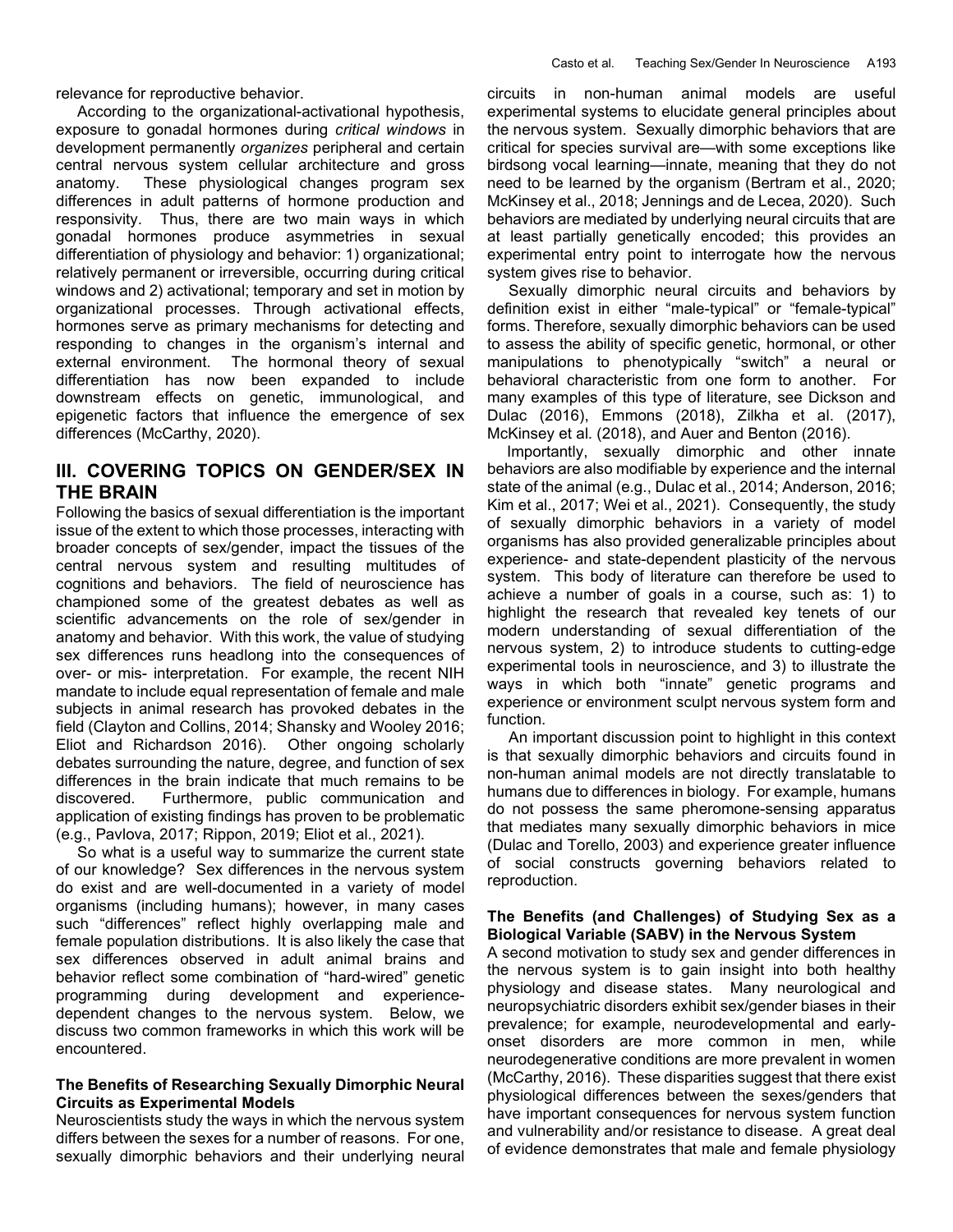differ in many ways beyond those directly subserving reproductive behaviors (e.g., gene expression in adipose tissue), and that even differences found beyond the brain or gonads have functional implications for the nervous system and behavior (de Vries and Forger, 2015).

 Unfortunately, the full extent to which sex/gender differences in physiology exist–both within and beyond the realm of neuroscience–is still largely unknown, due to the historical underrepresentation and exclusion of female subjects from biomedical research. Although the exclusion of females has been most egregious in studies using nonhuman subjects (Beery and Zucker, 2011; Will et al., 2017), the problem has even extended to human clinical trials. From 1977 until 1993, US Food and Drug Administration (FDA) guidelines excluded women from clinical research trials, and women continued to be underrepresented for years after the guidelines were revised (Seydel, 2021). A primary rationale for excluding female animals and women from research studies is the assumption that females introduce greater variability to the experimental paradigm due to hormonal fluctuations of the estrus/menstrual cycle; however, these concerns are unfounded (Prendergast et al., 2014; Shansky, 2019; Seydel, 2021).

 Beyond simply limiting our understanding of brain function to the male context, the exclusion of females has had clinical repercussions. A recent meta-analysis identified sex differences in pharmacokinetics for the majority of FDAapproved drugs examined, and these sex differences strongly predicted sex-specific adverse drug reactions in women, but not men (Zucker and Prendergast, 2020). In some cases, drugs have been withdrawn from the market due to their greater health risks posed to women; these risks were not identified prior to the drug coming to market due to the exclusion of female/women subjects in drug testing studies (Seydel, 2021).

 To remediate the exclusion of females from research studies, the US National Institutes of Health (NIH) mandated that beginning in 2016 sex must be considered as a biological variable in all studies–including research in nonhuman animal models and studies using primary cell lines– unless strong justification for including just a single sex was provided (Clayton and Collins, 2014); similar guidelines for the inclusion of sex and/or gender in research studies have been adopted by funding organizations elsewhere in the world (Lee, 2018). Specifically, NIH guidelines instruct researchers to "develop a data analysis plan prospectively that, at a minimum, provides for the collection of data disaggregated by sex" (NIH, 2015). Consequently, recent years have seen renewed emphasis and discussion of sex differences in neuroscience research, even in dedicated themed journal issues, which offer many useful course materials (e.g., Dickson and Dulac, 2016; McCarthy, 2016; Cahill, 2017).

 Although the NIH mandate has been praised as a positive step towards a fuller understanding of nervous system function (Shansky and Woolley, 2016) concerns about the policy's implementation have been raised (Eliot and Richardson, 2016; Joel and McCarthy, 2017; Garcia-Sifuentes and Maney, 2021; Tannenbaum et al., 2016). For one, the mandate emphasizes "sex" devoid of critical context like the interplay of sex and gender (for human studies) and social determinants of health and disease. (The fact that non-human research models are limited in their ability to model gender further complicates any inferences from such studies for human health.) Furthermore, the focus on sex differences obscures nuances like the fact that a sex difference reflects an offset in two (often mostly) overlapping male and female populations, and that sex is an indirect proxy for other biological variables responsible for differences in physiology or behavior (Springer et al., 2012; Maney, 2016).

 Second, the mandate requires the investigation, reporting, and interpretation of observed sex differences by researchers untrained in thinking about or designing experiments using correct statistical approaches to study sex differences. This requirement poses a major challenge for the interpretation of such results, including any clinical implications (Eliot and Richardson, 2016; Maney, 2016;

|                | <b>Current Understanding</b>                       | <b>Outdated/Traditional View</b>                     |
|----------------|----------------------------------------------------|------------------------------------------------------|
| 1              | Biological sex is multi-level,                     | Biological sex is universally                        |
|                | interacts with the                                 | dichotomous and fixed.                               |
|                | environment, and can be                            |                                                      |
|                | non-matching across levels.                        |                                                      |
| $\overline{2}$ | There are many important                           | Genitalia are the primary                            |
|                | end-products of sexual                             | end-point of differentiation.                        |
|                | differentiation.                                   |                                                      |
| 3              | Sex differentiation requires                       | Female anatomy and                                   |
|                | "active" and complex                               | physiology is "passive"                              |
|                | genetic signaling in both                          | whereas the male form is                             |
|                | males and females                                  | "active."                                            |
| 4              | The timing and pattern of                          | Men have male hormones,                              |
|                | exposure of so called "sex"                        | e.g., testosterone, and                              |
|                | hormones, i.e., androgens                          | women have female                                    |
|                | and estrogens, are most                            | hormones, e.g., estrogen;                            |
|                | important for understanding                        | absolute hormone levels                              |
|                | sexual differentiation, not                        | indicate something about                             |
|                | their absolute levels at any                       | sex.                                                 |
|                | given point in adulthood                           |                                                      |
| 5              | Sex differences in brain                           | Sex differences in structure                         |
|                | structure/anatomy do not                           | or anatomy are always                                |
|                | necessitate sex differences                        | functionally important and                           |
|                | in brain function. At least                        | suggest something highly                             |
|                | some sex differences in the                        | meaningful about cognition                           |
|                | nervous system likely arise                        | and behavior. Sex                                    |
|                | as mechanisms to make                              | differences in the nervous                           |
|                | nervous system function                            | system always give rise to                           |
|                | more similar between the                           | differences in nervous                               |
|                | sexes.                                             | system function and                                  |
|                |                                                    | behavior between the                                 |
|                |                                                    | sexes.                                               |
| 6              | The human brain is a                               | The brain exists in two                              |
|                | sex/gender mosaic.                                 | distinct forms that are either                       |
|                |                                                    | wholly "male" or wholly                              |
|                |                                                    | "female."<br>Socialized experiences of               |
| 7              | Both experience (nurture)<br>and gene-mediated sex |                                                      |
|                | differentiation mechanisms                         | gender are separate from<br>and cannot influence the |
|                | (nature) affect biological                         | "purely biological"                                  |
|                | systems that produce the                           | determinants of sex.                                 |
|                |                                                    |                                                      |
|                | emergent property of Sex.                          |                                                      |

Table 1. Current understanding of key recommended topics for the course, contrasted against outdated or traditional notions.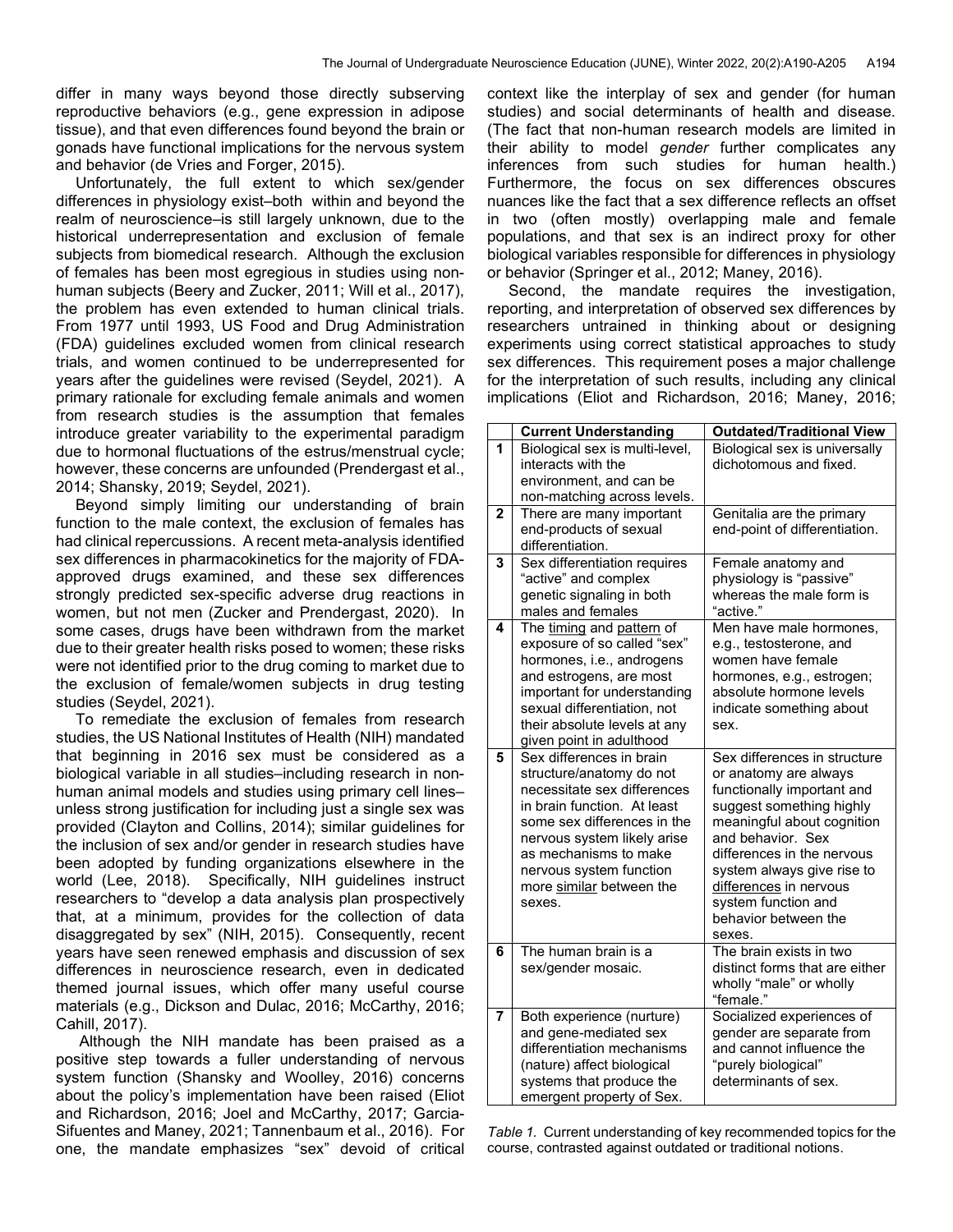Garcia-Sifuentes and Maney, 2021; Rippon et al., 2021). The example of the sleep aid Zolpidem (commonly known as Ambien) highlights some of these challenges: the FDA ultimately issued gender-specific dosing recommendations following reports of slower drug clearance and increased drug-induced driving impairment in women once the drug was on the market (Maney, 2016; Seydel, 2021); however, recent analyses have called the originally reported sex differences into question (Greenblatt et al., 2019), challenging the validity of these gender-specific dosing guidelines.

 Fortunately, several resources to train researchers in the study of SABV have been developed, including a short course on the topic offered at the annual Society for Neuroscience conference in 2018. The materials for that course are freely available for download at https://www.sfn.org/careers/career-tools-andresources/scientific-short-courses.

# IV. FRAMING THE NOW VS. THEN DEBATE TO DISPEL MISCONCEPTIONS

The research on sex/gender differences in brain and behavior is highly complex, spanning a wide range of scientific areas of study and levels of analysis, and undergoing continual and rapid growth. Teaching on the biology of sex will inevitably intersect with students' preconceived notions of sex formed through social and cultural learning and psychological aspects of sex/gender identity. To help educators grapple with the decision of what to include in their course–a decision made more difficult against a backdrop of time constraints and considerations about balancing complexity versus simplicity–we recommend the key topics described below. We encourage instructors to contrast current understandings of the below topics with prior notions/folk wisdom when teaching this material, as summarized in Table 1. Doing so will provide a helpful framework for dispelling misconceptions and will powerfully illustrate the meaningful distinction between what might otherwise seem to be subtle nuance.

### 1. Biological sex is multi-level, interacts with the environment, and can be non-matching across level.

The traditional understanding of sexual differentiation is that it results in strict categories of biologically male or female, an absolutist and fixed-fate vision of the end-product. Although certain facts are indeed black-and-white, e.g., reproduction requires the two dichotomous forms of gamete, there is some notable flexibility in overall phenotypic expression.

 See Figure 1 in Khramtsova et al., 2019 for "factors contributing to phenotypic sex differences" that include numerous endogenous (e.g., patterns of hormone exposure) and environmental (e.g., exposure to pesticides) factors as well as known and yet-to-be-discovered nuance in genetic variability, genome expression, and genomeenvironment interactions. Although the mechanisms are not well understood, socialized experiences of gender exert some epigenetic effects that alter what are otherwise thought of as "purely biological sex differences" (see

perspectives in Cortes et al., 2019 and Sanchis-Segura and

Becker, 2016).

 Additionally, atypical genetic expression, sex-signaling genetic co-factors, exposure to environmental hormones, and random mechanistic snafus can and do result in phenotypes beyond or in-between the categorical classification of "female" or "male." Biological sex can be "non-matching" across the various levels of classification – e.g., having a chromosome pair that is, in most individuals, matched with sperm-producing gonads is instead matched with ambiguous or otherwise non-sperm producing gonads. A discussion of the wide variety of differences (formerly referred to as "disorders") of sexual differentiation (DSDs) and the intersex phenotype is a helpful demonstration of 1) the resulting anatomy given the presence or absence of critical genetic and hormonal signaling and 2) the difficulty of defining sex in terms of distinct categories. The following resources are particularly helpful for guiding these discussions: Ainsworth (2015), Bramble et al. (2017), Montañez (2017), Walia et al. (2018), and Radiolab Presents: Gonads podcast series (Webster, 2018-2021)

### 2. There are many important end-products of sexual differentiation.

The most ostensibly visible aspects of biological sex, the external genitalia, are often used in human sex-assignment at birth, but can be unreliable indicators of underlying sexlinked biology. What traditionally follows from a lesson in 'sex determination' is the textbook rendering of masculinization-feminization: a two-column, flow-chart figure whereby an undifferentiated uro-genital ridge morphs, by way of arrow and corresponding chromosome pair, into disembodied tubes and gonads and culminating with, as seen at birth, fully distinguishable prepubescent genitalia.

 Although much of the genetic and anatomical complexity is passed over, perhaps understandably so, such a figure does not shy away from the notion of macro-anatomical omnipotence for determining an individual's sex or the notion that external genitalia are the mechanistic end-point. The long-term effects of this socially constructed conception persist into medical training, at least historically, where sex assigned at birth and "sex-conforming" surgeries are made on the basis of the insidious idea that genitalia are the primary endpoints of the process of sexual differentiation. Even friendly infographics for teaching sex/gender beyond the binary often label biological sex by pointing to or placing an icon over the mascot's genital region (e.g., the Gingerbread Person, Killermann, 2017). Neuroscience has long been plagued by a bias towards the grossly observable, a fact that has also led to inescapable misconceptions about brain function (Barrett, 2020).

 Contrary to the genitalia fixation, perhaps the most important anatomical changes that occur or at least are programmed during sexual differentiation–and are arguably most dimorphic between typically developing males and females–are 1) gonad cellular structure and function, 2) the timing and mechanism of the development of sex gametes from primordial germ cells, and 3) the associated adulthood pattern of hormonal exposure (more on this below). Figures 1-3 in McCarthy (2020) may serve as a replacement or, at least, a complement to the traditional gross anatomy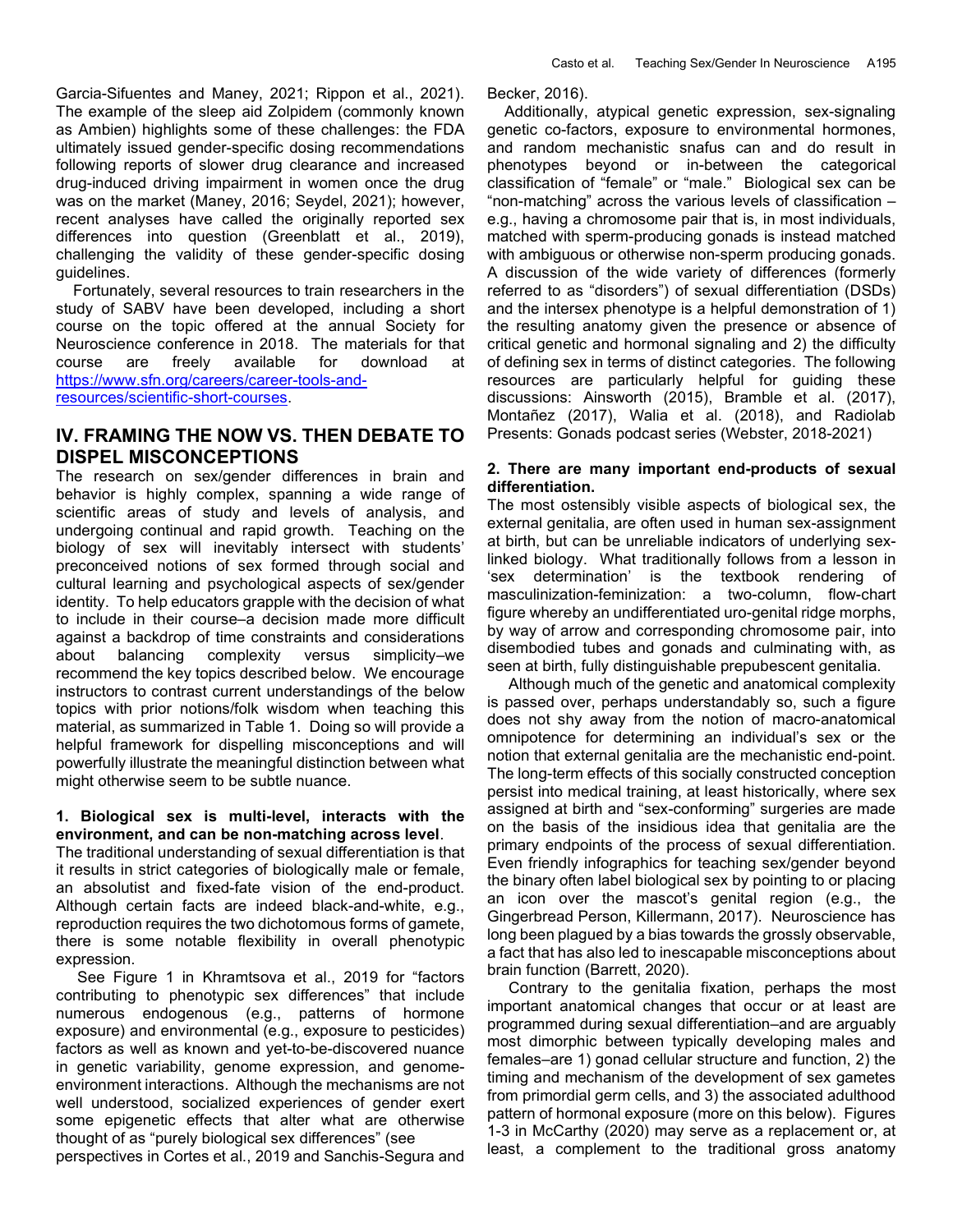differentiation chart. Additionally, see Figure 1 in Estermann et al. (2020) for a visual rendering of the cellular architecture resulting from gonadal sex differentiation as well as Figures 1 and 2 in Grinspon and Rey (2019).

#### 3. Sex differentiation requires "active" and complex genetic signaling in both males and females.

Another common misconception of the sexual differentiation process is the female-by-default model, whereby XY individuals experience an "active" differentiation, the male form developing above and beyond the "passive/default" female form (see contrast drawn in Figure 2 of Sanchis-Segura and Becker, 2016). Although more is known about the hormonal mechanisms that differentiate male tissues, female-typical anatomical organization and behavior also requires specific genetic signaling and downstream hormonal patterns of exposure (Eicher and Washburn, 1986; Nef et al., 2005).

 An underappreciated example of active female differentiation is the process of X-inactivation in XX individuals. This process involves genetic signaling from the Xist gene to activate the suppression of one of the X chromosomes, a process that effectively compensates for the fact that the X chromosome contains significantly more genetic material than the Y chromosome (reviewed by Arnold, 2017). This phenomenon results in what is known as X-mosaicism, meaning that the cells of a female body contain a mixture of maternally and paternally sourced X chromosomes. These chromosomes can be maternal-Xdominant or paternal-X-dominant. Importantly, Xmosaicism is unique to XX individuals; the entirety of the cells of XY individuals always and only contain maternallysourced X chromosomes and resulting maternally-linked genes. For further reading and additional educational material see Ahn and Lee (2008).

#### 4. The timing and pattern of exposure of so-called "sex" hormones, i.e., androgens and estrogens, are most important for understanding sexual differentiation, not their absolute levels at any given point in adulthood.

The most impactful hormonal difference between the sexes is not absolute levels of a particular "male" or "female" hormone. Instead, what is most critical for effects on anatomy and behavior is the difference in long-term and total exposure to particular hormones during critical developmental windows (see discussion of the organizational-activational hypothesis above). Both male and female adults produce androgens and estrogens and these two hormones are just one enzymatic conversion from each other in a complex steroid hormone pathway. The presence or absence of certain enzymes in tissues send prohormone substrates down a path that leads to a functional endpoint: All testosterone and estradiol come from a prior progesterone form; the presence of a particular enzyme (aromatase) in gonads partly determines whether more or less testosterone is converted to estradiol.

 Importantly, although there are notable differences in absolute levels of testosterone, (e.g., average differences between adult males and females), this fact is less important for producing sex differences in anatomy and behavior than

the amount and pattern of exposure during developmental critical windows (Berenbaum and Beltz, 2011). For example, research on the psychological and behavioral effects of androgen exposure in development support moderate to large effects of androgens on gender-typed activities and interests such as social play (e.g., Spencer et al., 2021, for review, Berenbaum and Beltz, 2021; Collaer and Hines, 1995). However, the size of the effects and the methods for determining androgen exposure are debated (Collaer and Hines, 2020; Hines et al., 2015).

 The effects of sex differences in androgen exposure on physiology are thought to form the basis of population-level sex differences in athletic ability and performance and the subsequent separation of the sexes in formal sport (for review, Handelsman et al, 2018; Hilton and Lundberg, 2021; Wood and Stanton, 2012). However, the notable existence of variability in androgen exposure due to differences of sexual differentiation and other environment or endogenous factors complicates the notion of sex determination for the purposes of inclusion in women's sport. Indeed, recent highprofile banning of "high testosterone" female athletes from certain sanctioned contests has amplified the issue into the public spotlight (see, Farrell, 2019; HHMI Biointeractive "Sex Verification for Athletes," linked below). Furthermore, there has also been recent debate surrounding the question of whether or not transgender women and girls should be able to compete in sanctioned women's sporting contests. In all of these discussions, the biological "truths" about sex, including "facts" about testosterone in particular, are often thrown around carelessly and without full understanding of the underlying complexity (e.g., the effects of hormonal exposure during critical windows). Inevitably, weaponizing faulty biological explanations to justify discrimination or denying firm biological evidence to condemn it will offer no clear solutions to moral/ethical dilemmas of this sort. For a helpful discussion and teaching resource on the "ways in which biological influences on gender development are misunderstood, along with examples that counteract and correct the errors", see discussion and Figure 2 in Berenbaum and Beltz (2021). Also see the HHMI Biointeractive "Sex Verification for Athletes" (https://media.hhmi.org/biointeractive/click/testing-

athletes/introduction.html) for coverage of the use of testosterone levels for sex determination of women athletes.

#### 5. Sex differences in brain structure/anatomy do not necessitate sex differences in brain function. Some sex differences in the nervous system make the nervous system function more similarly between the sexes.

The extent to which sex differences in the nervous system are prevalent and functionally significant is an extensively debated topic in the field. As such, educators exploring this topic for the first time will be confronted by both fierce advocates of the importance of sex differences (e.g., Cahill, 2006) and by more tempered approaches from researchers who point to relatively small effect sizes and the largely nonexistent causal relationships between observed sex differences in the brain and functional consequences for behavior (Eliot et al., 2011; Maney, 2015; Maney, 2016; de Vries and Södersten, 2009; Eliot et al., 2021). Despite the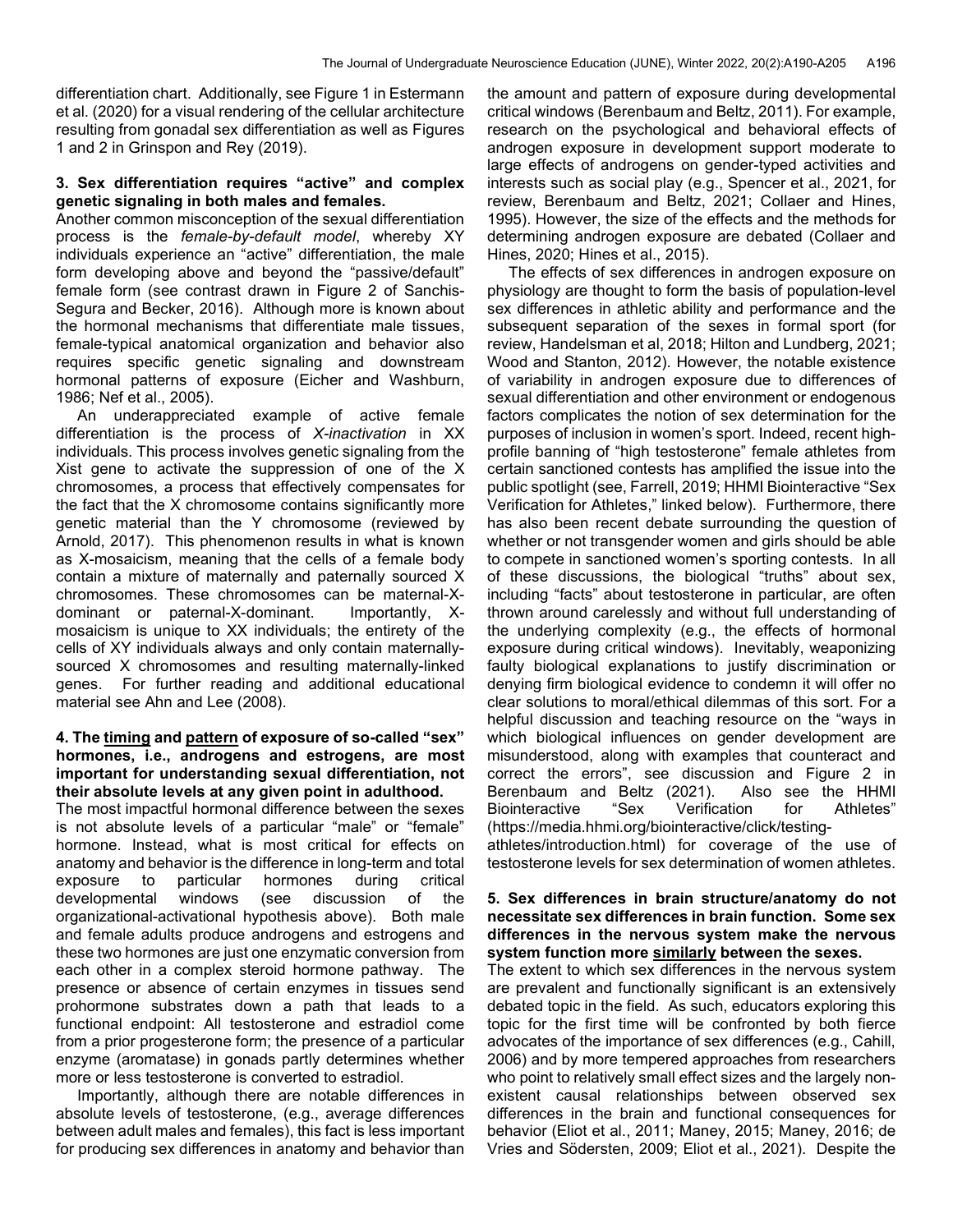many catalogued examples of sex differences, the functional consequences of these differences are far less understood. Since the sex hormone manipulations used in animal models to masculinize or feminize the nervous system simultaneously affect all sex hormone-mediated developmental events, such studies are unable to establish which of the many observed sex differences at the cellular, molecular, or morphological level may causally produce a given behavioral sex difference.

 Furthermore, the presumed functional consequences of structural differences in the nervous system between the sexes are often assumed to be divergent; that is, leading to differences in behavior. However, sex differences in the nervous system likely also arise as convergent mechanisms, compensating for the different hormonal milieus and genetics of the two sexes to produce similar behaviors (deVries, 2004; deVries and Södersten, 2009; deVries and Forger, 2015). X-inactivation, discussed above, is one example of a compensatory mechanism in sexual differentiation. Caution must therefore be applied when interpreting experiments in the field, especially when attempting to extrapolate from animal models to humans.

 When approaching this content, it is useful to recognize that "sex" is, in fact, an indirect proxy for underlying biological factors of interest, such as hormone exposure or gene expression. Science should work to uncover those factors rather than pooling them under the variable of "sex," especially because using "sex difference" as an explanatory mechanism can be more misleading than informative (Jordan-Young and Rumiati, 2012; Maney, 2016).

### 6. The human brain is a sex/gender mosaic.

As described above, biological sex is defined and described along many axes, including chromosomal composition, reproductive organ identity, external genitalia and secondary sex characteristics, and sex hormone levels. Considering these factors together and incongruities between factors, some have argued that sex exists as a continuum and that the binary model is too simplistic to explain biological variation particularly when referring to non-reproductive organs like the brain (Fausto-Sterling, 1993; Ainsworth, 2015). Eliot and colleagues (Eliot et al., 2021) argue that researchers "dump the 'dimorphism'" altogether when discussing human brain studies due to the fact that reported brain differences between the sexes are overwhelmingly trivial (e.g., disappear after correcting for differences in body size) and population-specific. Although common inquiries seek to identify and quantify sex differences in the size, morphology, and activity patterns of disparate brain regions, there is evidence that male and female brains exist as mosaics–exhibiting both "maletypical" and "female-typical" forms–when described in these terms (Joel et al., 2015; Joel and Fausto-Sterling, 2016). For an excellent recent review on the topic, see Joel (2021).

### 7. Both experience (nurture) and gene-mediated sex differentiation mechanisms (nature) affect biological systems that produce the emergent property of sex.

Similar to the fallacy of the nature/nurture "debate", a common approach to understanding sex/gender differences is to parse innate or pre-determined differences from those arising from experience. A large body of work using animal model organisms has revealed many genetic and developmental determinants of neural circuit structure that give rise to innate behaviors; however, a wealth of evidence has also demonstrated that innate behaviors are subject to modulation by experience and the environment (e.g. Dulac et al., 2014; Anderson, 2016; Kim et al., 2017; Wei et al., 2021). Notably, many of the sex hormone-mediated mechanisms of nervous system sexual differentiation involve epigenetics, a common substrate through which experience is translated into biological and physiological changes (McCarthy et al., 2009; McCarthy and Nugent, 2015; McCarthy, et al.,2017; Cortes et al., 2019).

 Even in animal models that are not subject to the same societal/cultural influences that humans experience, it is clear that "genetically hard-wired" features of the nervous system can be changed by experience. It is therefore also likely that many of the sex/gender differences that have been studied and highlighted in humans reflect a combination of both pre-patterning (e.g., by genes and sex hormones) and environmental and experience-dependent modulation (e.g., by epigenetic mechanisms). Indeed, gender itself may leave an epigenetic imprint on the brain (Cortes et al., 2019).

 Ultimately, effects of the environment and experience are almost certainly going to play a larger role in humans, who are raised and socialized in a gendered society. This reality is at odds with the common interpretation of sex/gender differences as evidence that men and women are fundamentally and innately different (Gray, 1992; discussed in Young and Balaban, 2006; Cahill, 2014).

# V. EXPLORING THE (MIS)REPRESENTATION OF THE NEUROSCIENCE OF GENDER/SEX

The idea of sex differences in the nervous system (and in particular, the human brain) has long fascinated the general public; public consumption of sex difference research has been likened to a circus (Maney, 2015) due to rampant misrepresentation, misinterpretation, and sensationalizing of research results in the field by the media...and sometimes by the researchers themselves. Especially as conveyed in the popular press, empirical data on neural sex differences– and even on sexual dimorphisms specific to non-human animal models–are used to explain or confirm anecdotally experienced and stereotypically-assigned behavioral differences between men and women (e.g., Eliot, 2011; Nixon, 2011; Lewis, 2013; discussed in Rippon, 2020; Rippon et al., 2021). Interestingly, the degree to which sex differences are described as having a biological basis in the popular press varies based on the political leanings of the publication; readers who are exposed to "biological" explanations for sex differences are more likely to embrace traditional gender stereotypes (Brescoll and LaFrance, 2004).

 The stakes are high when reporting sex/gender differences in the nervous system, as any neurobiological comparisons between different social groups can lead to stigmatization or stereotyping of those groups (Rippon et al., 2021). Indeed, research in this area is regularly wielded to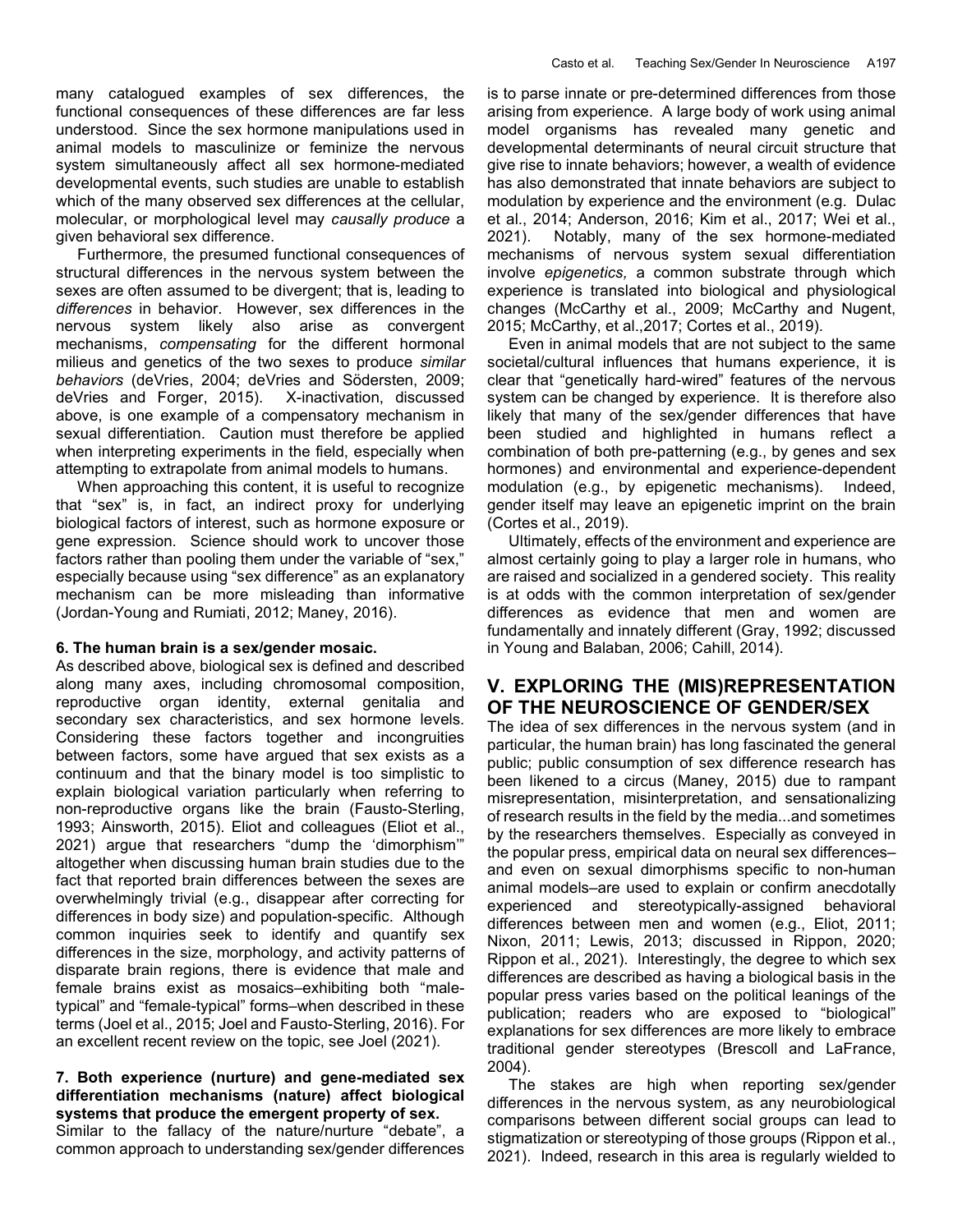justify or defend discriminatory social policies and structures. A familiar example is the 2005 speech by then-President of Harvard University, Larry Summers, in which he cited research (and anecdotal data) to speculate that women are underrepresented in STEM fields primarily because women prioritize "family desires" over highpowered and intense jobs and because of differences in "intrinsic aptitude" in STEM fields between men and women (Summers, 2005). (He considered "socialization and continuing discrimination" as being only minor factors contributing to the ongoing underrepresentation of women in STEM.) More recently, the infamous "Google Memo" (Damore, 2017) argued that Google's diversity initiatives to increase representation of women at the company were misguided because women are simply less interested in (and suitable for) this type of work, a claim the author attributed to underlying biological differences between men and women and supported with many citations from psychology research. And of course, students today bear witness to ongoing anti-transgender legislative efforts that are championed in the name of "science" (summarized by Schneiberg, 2021).

 Given the rampant misuse and distortion of research in this area, the topic of sex/gender differences in the nervous system lends itself to important learning goals related to the critical reading of primary research literature and popular press articles in which research results are discussed, as well as learning goals relevant to science communication. Many recent articles (e.g., Eliot, 2011; Barron and Brown, 2012; Maney, 2015; Maney, 2016; Rippon et al., 2021) highlight the logical fallacies and sensationalizing of results that continue to plague the field of sex differences and provide strategies for researchers to avoid common missteps in research and science communication practices; such articles also serve as excellent teaching tools in the undergraduate classroom.

 Key ideas relevant to understanding the meaning and functional significance of sex differences to incorporate into the course include the meaning of a "sex difference" as reported in the scientific literature–i.e., a statistically significant difference in the population means of at least partially overlapping male and female distributions (McCarthy and Konkle, 2005; Maney, 2016)–and the fact that statistical significance is not equivalent to functional significance for the organism. The concept of effect size (e.g., as measured by Cohen's d) is one tool that students can use to assess the size of reported sex differences (derived from a comparison of variation within a population to that between populations). SexDifference.org (https://sexdifference.org/) is a useful interactive data visualization tool to explore the concepts of effect size and population overlap.

 If teaching about science communication within their course, instructors can emphasize how misunderstanding and misinterpretation of basic concepts like "sex difference," statistical significance, and effect size fuel some of the distortion and sensationalizing of research findings in general discourse. For example, the media and general public often depict sex differences as referring to nonoverlapping, distinctly different male and female forms; this characterization instead describes a sexual dimorphism, something that is largely non-existent in the human nervous system (Fine et al., 2019a; Eliot et al., 2021).

 Another common misrepresentation of research results is the temptation or desire (sometimes shared by the media and researchers alike) to infer behavioral causation inappropriately from structural/anatomical findings. For example, if there are sex differences in the size of brain region X and in behavior Y, and brain region X is thought to be related to behavior Y, then a common misstep is to assert that the sex difference observed in the size of brain region X must cause the sex difference in behavior Y; this is referred to as the false-cause fallacy (Maney, 2016). The temptation to invoke this fallacy is especially problematic when applied to harmful gender stereotypes–as described in the contemporary examples discussed above–and even more so when research conducted in animal models is inappropriately extrapolated to humans in these efforts.

 The field offers many examples of high-profile research studies–and accompanying coverage in the popular press– that serve as useful case studies to illustrate the problematic repercussions of some of the missteps and poor scientific communication practices described above. One example of an excellent case study for the classroom is a 2014(a) human imaging study by Ingalhalikar et al. that reported sex differences in connectivity within and between the two hemispheres of the brain, as measured by diffusor tensor imaging (Ingalhalikar et al., 2014a). Problematically, the researchers inferred functional consequences from these structural data, evoking gender stereotypes in the process (Penn Medicine, 2013), and visually represented their data in a way that suggested widespread sex differences in connectivity. Equally problematic is the fact that the researchers did not report the percentage of the large number of connections analyzed for the study that exhibited a sex difference, a common practice that motivated Rippon et al. (2021) to implore researchers to engage in "impression management" when reporting sex/gender differences in the brain.

 The 2014 Ingalhalikar study generated a large amount of scientific and popular press discourse. A number of popular press articles and blog posts further distorted and sensationalized the research study; the reporting of the results and the media response themselves became the subject of a subsequent publication (O'Connor and Joffe, 2014). Notably, the 2014(a) Ingalhalikar et al. study was accompanied by an enthusiastic Commentary (Cahill, 2014), a critical Letter (Joel and Tarrasch, 2014), and a rebuttal Letter from the authors (Ingalhalikar et al., 2014b). These additional documents provide students valuable insight into the scientific publishing process and the mechanisms through which scientific discourse occurs.

# VI. CONTEXTUALIZING SEX/GENDER NEUROSCIENCE RESEARCH WITHIN SOCIETY AND HISTORY

#### Essentialism and Complementarity

Research in the neurobiology of sex, gender identity, and sexual orientation is a particularly salient example of how historical and social frameworks can shape scientific inquiry.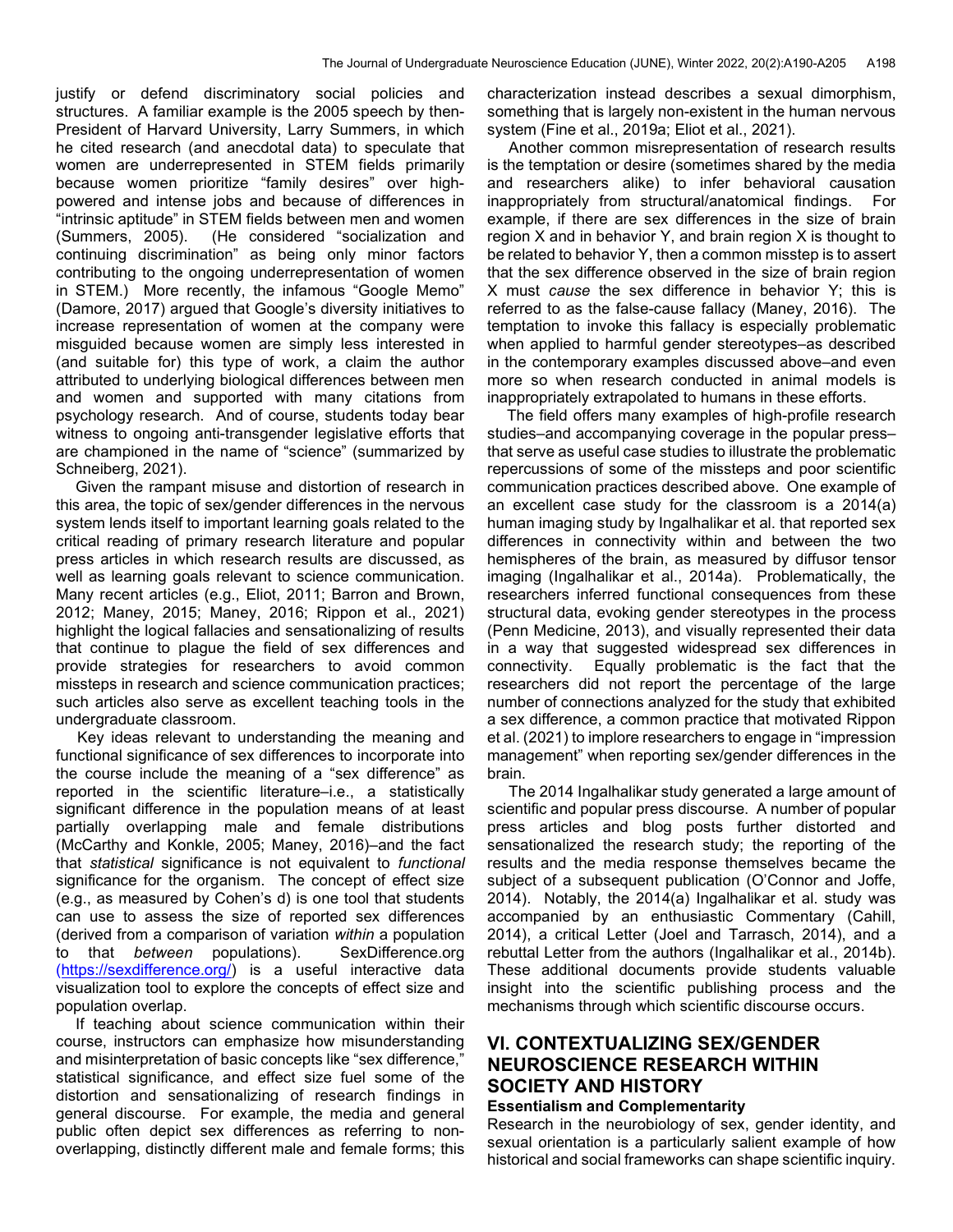Supremacist ideas about various groups' superiority/inferiority sought to confirm false gender and racial stereotypes rooted in ideas of essentialism (the tendency to think that qualities related to gender are innate or fixed) and complementarity (the idea that each gender has strengths and weaknesses that naturally complement one another). Literature concerning the "male-systematizer" and "female-empathizer" duality (Baron-Cohen et al., 2005) taps into essentialism as well as complementarity: it proposes that interest and skill in dealing with "things" versus "people" is hardwired in men and women, respectively. The framework has been used to explain gender differences in occupation, such as scientific careers for men and caregiving careers for women, while tending to disregard socialized factors that could explain gender differences in this realm (Rippon, 2019). Scientific inquiry that rests on stereotypes related to essentialism and complementarity, without properly acknowledging or controlling for socially constructed aspects of gender has led to "neurosexism" within this research area (Rippon, 2020). The conflation of sex and gender within the context of nonhuman research on innate sex-specific behaviors as well as supremacist social contexts have led to problematic assumptions about when and why gender differences arise.

#### Human Research Ethics

The history of sex/gender research also includes difficult histories related to the ethics of human subjects research. Within the  $20<sup>th</sup>$  century, debates in the research community about whether gender identity is innate or learned involved distressing case studies in human subjects, such as the case of David Reimer (Colapinto, 2006). The history of this case and its historical context is incredibly complex, but outlined briefly here. Reimer, a twin, experienced a botched circumcision that ablated his penis. Psychologist Dr. John Money studied Reimer and his twin to support ideas that gender identity is learned from one's environment. Reimer underwent gender reassignment surgery at 22 months of age, was treated with estrogens, and raised as a girl. The twins were also subjected to unethical and invasive therapy sessions by Money meant to teach gender roles. Money initially heralded Reimer's cases as successful evidence supporting the hypothesis that gender identity is shaped by social factors. Starting in his teenage years, however, Reimer became outspoken as identifying as male and speaking out against his experiences; he suffered debilitating mental health impacts and died by suicide at age 38.

 Years after Reimer's case, people whose genitals or gonads don't conform to a binary may still experience "corrective" surgeries without their consent, despite the increased attention to bioethics post-World War II (Reis, 2019). Discussions of research ethics are highly relevant not only to the aforementioned cases, but also for topics such as neurobiological roots of sexual orientation and gender identity (Wolpe, 2004).

#### Bias within the Enterprise of Science

Institutionalized racism, sexism, and homophobia have resulted in diverse populations being excluded from the enterprise of science itself (Clark and Hurd, 2020; Shipman, 2015; Hopkins, 2015). Dr. Ben Barres (1954-2017), a pioneer of glial cell research and a transmasculine neuroscientist, wrote about his experiences with sexism in science and how that shaped his advocacy for gender inclusiveness in the sciences (Barres, 2018). He described a scientific community that was first misogynistic and hostile (when presenting as a woman) and then welcoming (when presenting as a man, post-transition). Reflecting on gender bias in science, Barres recalled hearing about a talk attendee remarking that "Ben's work is so much better than his sister's", unaware that the work was in fact done by the same person (Barres, 2006). At the population level, studies by Leslie et al. (2015) found an inverse relationship between field-specific beliefs about essentialized brilliance, and the proportion of PhDs awarded to women, in both science and non-science fields; this research suggests that field-specific stereotypes may shape who decides to pursue the field. The film *Picture a Scientist* (Cheney and Shattuck, 2020) is a good resource for illustrating lived experiences of women in science and barriers they may face, including structural biases in resource allocation, sexual harassment and assault in research settings, and intersections of racism and gender bias in academic settings.

#### Representation of Queer Populations in Research over Time

Reading the literature on sexual orientation and gender identity reveals large shifts in representation and terminology over the past few decades. For example, older papers (and some current papers) use categories of homosexual and heterosexual whereas more recent papers may instead include participant's own categorization of their sexual orientations, or focus more on behavior rather than identity. Similarly, whereas older papers may use the term hermaphrodite (a term still used for animals but not for people), more recent papers may use terms like intersex, disorders of sexual development or diversities of sexual development (Ainsworth, 2015).

 Recent societal progress in the de-pathologization and acceptance of LGBTQIA+ identities has revolutionized scientific inquiry surrounding sexual orientation and gender identity, including how participants are categorized/selfcategorized. Juxtaposing course readings on the biological basis of sexual orientation from  $\sim$ 30 years ago (e.g., LeVay,1991) with more recent literature (e.g., Ganna et al., 2019) allows students to identify large differences in experimental questions, methodology, subject recruitment, and operationalization of sexual orientation and behaviors within the literature. Ganna et al.'s GWAS study (2019) described partnering with gender studies and LGBTQIA+ advocates in presenting their results and participating in science outreach to ensure that their results were presented with sensitivity to queer communities and clear about what their results do (and do not) imply.

 Although modern neuroscience has become more inclusive on many fronts, vestiges of historical thinking about gender stereotypes still remain in the literature. For example, some modern studies still invoke framings of complementarity and essentialism (Ingalhalikar et al.,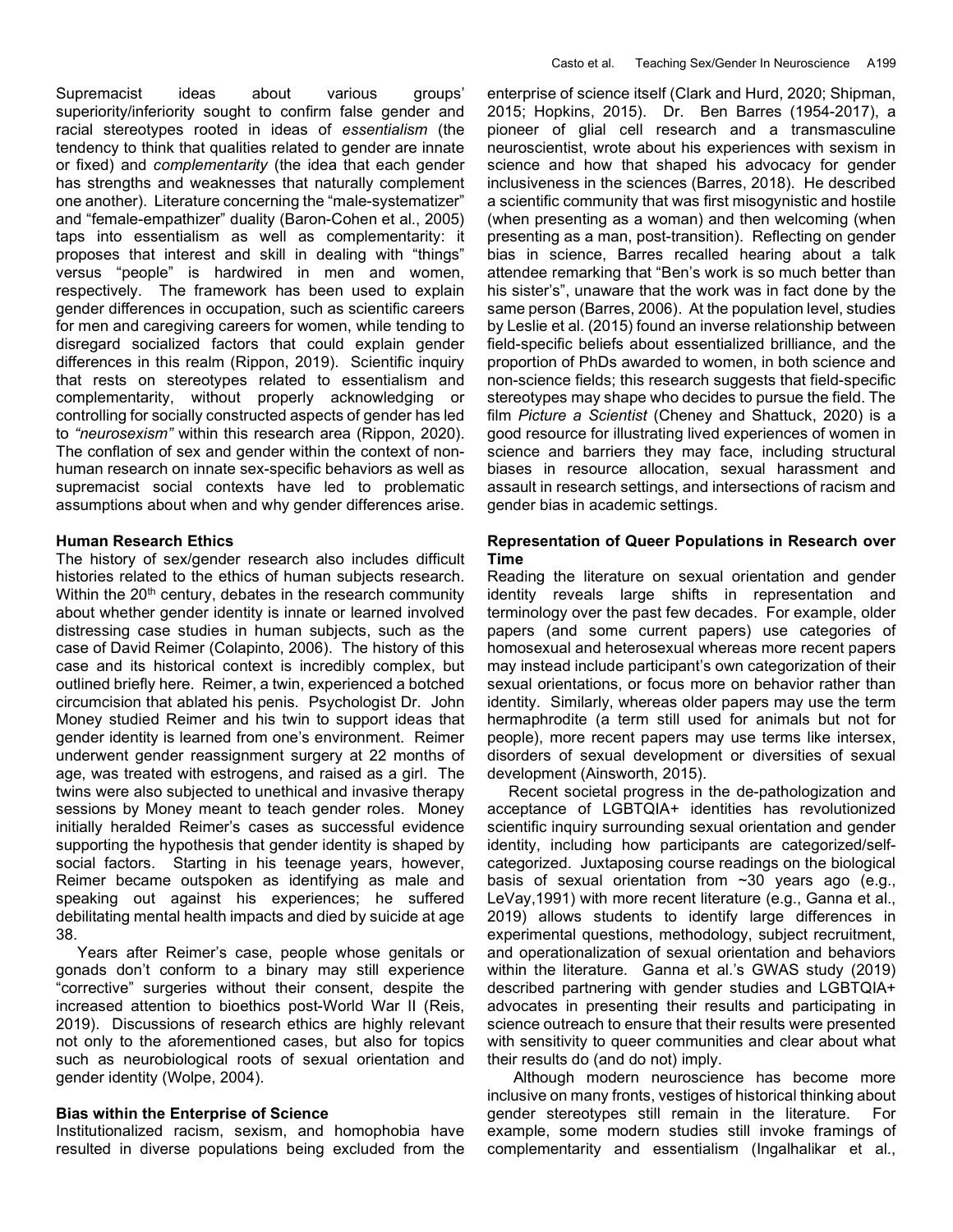| <b>Neuroscience Learning Goal</b>                                                                                                                                                                                                                                                                                                                                                                                                                                                                                                                                                                                                                                                                                                                                         | <b>Sex/Gender Topics Relevant to Goal</b>                                                                                                                                                                                                                                                                                                                                                                                                                                                                                                                                                                                                                                                                                                                      |
|---------------------------------------------------------------------------------------------------------------------------------------------------------------------------------------------------------------------------------------------------------------------------------------------------------------------------------------------------------------------------------------------------------------------------------------------------------------------------------------------------------------------------------------------------------------------------------------------------------------------------------------------------------------------------------------------------------------------------------------------------------------------------|----------------------------------------------------------------------------------------------------------------------------------------------------------------------------------------------------------------------------------------------------------------------------------------------------------------------------------------------------------------------------------------------------------------------------------------------------------------------------------------------------------------------------------------------------------------------------------------------------------------------------------------------------------------------------------------------------------------------------------------------------------------|
| <b>Content knowledge:</b><br>Describe how the nervous system develops over the lifespan<br>$\bullet$<br>and changes with experience<br>Describe and apply the tenets of evolutionary biology to<br>$\bullet$<br>elucidate form and function of the brain                                                                                                                                                                                                                                                                                                                                                                                                                                                                                                                  | The evolutionary origins of sex and sex differences<br>$\bullet$<br>Sexual differentiation of the nervous system<br>$\bullet$<br>Experience-dependent plasticity in the context of gender<br>$\bullet$<br>socialization                                                                                                                                                                                                                                                                                                                                                                                                                                                                                                                                        |
| <b>Content knowledge:</b><br>Describe the influence of genes and gene-by-environment<br>$\bullet$<br>interactions on the nervous system<br>Characterize how hormone signaling brings about changes to<br>$\bullet$<br>biological systems                                                                                                                                                                                                                                                                                                                                                                                                                                                                                                                                  | Genetic-basis and mechanisms of sexual differentiation<br>$\bullet$<br>Hypothalamic-pituitary-gonadal axis<br>$\bullet$<br>Synthesis of steroid hormones<br>$\bullet$<br>Steroid hormone mechanisms and downstream effects<br>$\bullet$<br>Organizational and activational actions of hormones<br>$\bullet$                                                                                                                                                                                                                                                                                                                                                                                                                                                    |
| <b>Content Knowledge:</b><br>Contrast modern and historical perspectives in neuroscience<br>Identify paradigm shifts in history of neuroscience<br>$\bullet$<br>Explain how societal and historical factors influenced the<br>$\bullet$<br>process of scientific inquiry and publication                                                                                                                                                                                                                                                                                                                                                                                                                                                                                  | Historical vs. present methodologies for studying the brain<br>$\bullet$<br>Contrasting "Then vs. Now" teachable nuances<br>$\bullet$<br>History of racism, sexism, homophobia and impacts on<br>$\bullet$<br>neuroscience inquiry                                                                                                                                                                                                                                                                                                                                                                                                                                                                                                                             |
| <b>Experimental Logic:</b><br>Explain how animal models help us understand human<br>phenomena, including strengths and limitations<br>Design and critique experiments, including hypothesis testing,<br>operationalizing variables, and controlling for confounding<br>variables.<br>Interpret statistical analyses of data: p-value/effect<br>$\bullet$<br>size/"statistically" vs. functionally" significant, etc.                                                                                                                                                                                                                                                                                                                                                      | Use of non-human animal models for sex differences in<br>$\bullet$<br>nervous system function<br>Sexually dimorphic circuits<br>$\bullet$<br>Sex as a Biological Variable in clinical and preclinical<br>$\bullet$<br>research<br>Contrast "sex difference" with "sexual dimorphism",<br>$\bullet$<br>including statistics and visualizations of these                                                                                                                                                                                                                                                                                                                                                                                                         |
| <b>Critical Thinking:</b><br>Critically read and analyze scientific literature<br>$\bullet$<br>Critical analysis of hypotheses (e.g., validity of assumptions<br>$\bullet$<br>that underlie hypotheses)<br>Evaluate the validity of scientific claims by assessing merits<br>$\bullet$<br>and caveats of different experimental approaches<br>Evaluate dual perspectives/conflicting evidence<br>$\bullet$<br>Place research findings into a broader context<br>$\bullet$<br><b>Science Communication:</b><br>Accurately convey scientific results to a non-specialist<br>$\bullet$<br>audience without sensationalizing them<br>Analyze how results are communicated by others<br>$\bullet$<br>Comparison of how results are described in research articles<br>$\bullet$ | Case studies within the areas of sexual differentiation of<br>$\bullet$<br>the nervous system, sex/gender differences in brain and<br>behavior, SABV in biomedical research, sexual orientation<br>and gender identity and the brain<br>Nuance underlying the terminology for sex, gender,<br>$\bullet$<br>sex/gender, sex difference, and sex dimorphism<br>Genetic and anatomical compensatory mechanisms for<br>$\bullet$<br>reducing sex differences in form or function<br>Readings picked up by the news media, particularly news<br>$\bullet$<br>articles that translate preclinical animal research to<br>human relevance.<br>Misrepresentation, misinterpretation, and sensationalizing<br>$\bullet$<br>in interpreting sex "differences" in research |
| vs. popular press                                                                                                                                                                                                                                                                                                                                                                                                                                                                                                                                                                                                                                                                                                                                                         |                                                                                                                                                                                                                                                                                                                                                                                                                                                                                                                                                                                                                                                                                                                                                                |
| <b>Information Literacy:</b><br>Implement citation-chasing strategies while reading<br>Perform targeted literature searches                                                                                                                                                                                                                                                                                                                                                                                                                                                                                                                                                                                                                                               | Tracking down citations used when articles make broad-<br>$\bullet$<br>sweeping claims about sex/gender<br>Looking up original sources from news articles about<br>sex/gender and the brain                                                                                                                                                                                                                                                                                                                                                                                                                                                                                                                                                                    |

Table 2. Broad neuroscience learning goals with paired sex/gender topics that the authors have used towards these goals.

2014a). To unpack these issues in class, it is useful to assign articles that provide a framework for thinking about the intersections between societal and scientific ideas of gender. For example, Fine et al. (2013) argue that societal gender stereotypes have prevented the neuroscience community from recognizing that experience-dependent plasticity (rather than innate developmental pathways alone) can help shape some of the sex/gender brain differences documented in the literature. Similarly, Maney's (2016) description of fallacies in talking about sex/gender differences helps readers recognize how societal thinking about sex/gender as a binary shapes the processes of hypothesis generation, data collection and analysis, and data visualization.

# VII. IMPLEMENTATION NOTES

Having reviewed major content areas and framing of this content in our courses, we will conclude with some notes about course design and implementation. While these recommendations apply to most classroom settings, the importance of culturing a high-rapport and inclusive classroom is especially important for courses that engage students in topics that may be sensitive or personal.

#### Constructing a Course around Learning Goals

In each of our courses, we used a backward design framework (Wiggins and McTigue, 2005) to identify three to five core goals of our course and then select readings,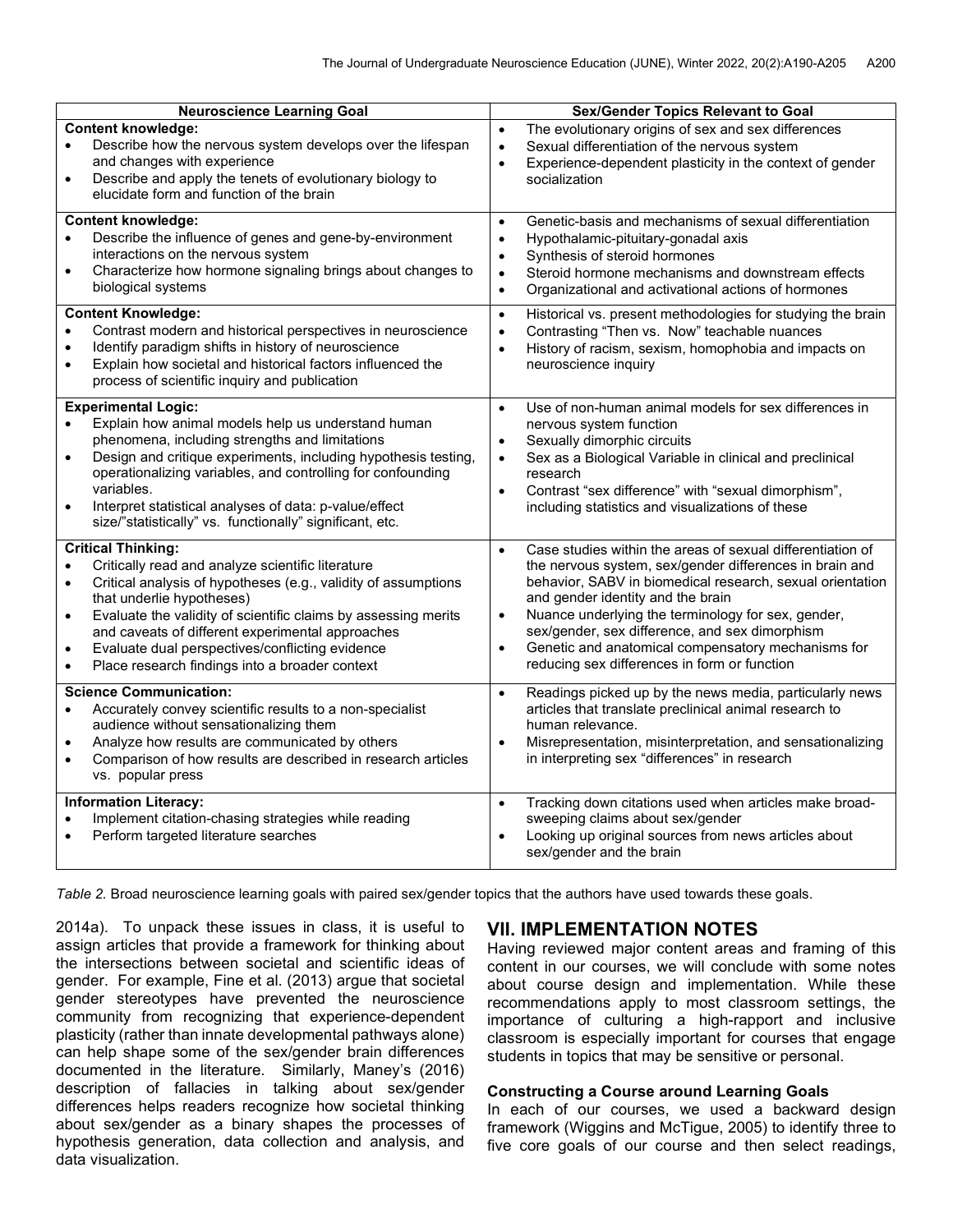instructional methods, and assignments that help our student population achieve those goals. In many cases, the goals we developed for our courses map to larger educational goals about neuroscience content as well as scientific habits of mind such as critical thinking, experimental design, scientific communication, and information literacy (compiled in Table 2). Consequently, our students complete projects such as research proposals and scientific communication portfolios to show their mastery of both content knowledge and intellectual skills within neuroscience.

#### Culturing a High-Rapport Classroom

We end on a note about the importance of a high-rapport classroom culture as an environment for teaching about neuroscience and sex/gender, and provide some tips for building rapport. Classroom rapport–a culture of high trust and engagement both between instructor and students as well as among students–is necessary for the free-flowing discussion and academic risk-taking in which we want our students to engage (Frisby and Martin, 2010). Rapport is particularly essential for learning about the intersections between neuroscience and sex/gender because topics of sex, gender identity, and sexual orientation are deeply personal for many students and instructors. From their own lived experiences, members of the course may bring vastly different views on these topics and varying levels of comfort discussing those views, with the potential to elicit productive as well as problematic conversations.

 How can instructors build the classroom rapport necessary for complex discussions about science and sex/gender? Such a culture includes respecting people's humanity by calling students and professors by the names and pronouns that they use, which may be different from their legal names or pronouns (Wentling, 2015). "First-day info sheets", especially when crafted with inclusion and equity in mind, are a useful tool for building an inclusive classroom culture (Killpak and Melón, 2020). Collaborative exercises in which students construct and agree on interaction norms early in the term, such as through coauthoring a class contract (Nordstrom et al., 2009; Newbould, 2018), engages students as active stakeholders in building a classroom culture. As part of this exercise, discussing the verbal and nonverbal cues that help enrich class discussion is often helpful for students who may be less familiar with discussion-based classes (Birkenstein and Graff, 2010).

 A high-rapport classroom allows for students to grow in their understanding in a supportive environment, to make mistakes, to learn how to correct mistakes and apologize gracefully, and to express discomfort constructively. Instructors should be transparent about the difficulty of some of these conversations. It can help to guide students in setting and adhering to norms for constructive dialogue, including how to express discomfort and how to apologize (one such helpful video on apologizing after being "called out" can be found at: https://youtu.be/C8xJXKYL8pU). Overall, it is important not to entertain conversations that are degrading or marginalizing to diverse identities.

Deliberate and careful choices about course language

and images also aids in building an inclusive classroom. Hales (2020) provides useful examples of how language choice surrounding genetics supports a classroom environment that is inclusive of gender, race, and ability. Instructors should be aware that published images may be dehumanizing; for example, inclusion of nude photographs of intersex individuals in the scientific literature pathologizes natural variation and dehumanizes the subjects as photos may have been taken or disseminated without the subjects' consent. Therefore, we recommend not including such photographs in lectures. Finally, prepare students to confront issues of sexism, racism, homophobia, etc. through content notes and discussions about how to confront such topics in the context of the course.

 Each of us has lived experience related to sex/gender and sexuality. Social acceptance and affirmation of one's lived experience can be situational to the cultures of a particular campus, region, and nation and particular to moments in history. Those of us whose identities are regularly accepted and affirmed should be aware of the privilege that this confers, and that others may not share our experience. Consulting with your campus' Gender/Sexuality Resource Center or Gender Studies departments when developing a course on sex/gender can be a helpful way to understand the particular gender-related cultures and challenges relevant to students at your institution.

## CONCLUSION

We hope that this article is a useful resource for those wanting to develop or update courses related to sex/gender and the brain. The resources in this article were drawn from three different courses with slightly different goals, and thus is more comprehensive than any one syllabus. Using a Backward Design framework can help instructors choose which goals to set regarding the skills and content taught in their course. Regardless of the exact skills of content taught, designing and delivering the course in an inclusive way helps students constructively engage with neuroscience issues of societal importance.

Supplemental Information: For additional resources for course planning, design, and implementation, please visit our Open Science Framework page at https://osf.io/ec7sz.

# REFERENCES

- Agate RJ, Grisham W, Wade J, Mann S, Wingfield J, Schanen C, Palotie A, Arnold AP (2003) Neural, not gonadal, origin of brain sex differences in a gynandromorphic finch. Proc Natl Acad Sci USA 100(8):4873–4878. doi: 10.1073/pnas.0636925100
- Ahn J, Lee JT (2008) X chromosome: X inactivation. Nature Education 1(1):24.
- Ainsworth C (2015) Sex redefined. Nature 518:288–291.
- Anderson DJ (2016) Circuit modules linking internal states and social behaviour in flies and mice. Nat Rev Neurosci 17(11):692-704. doi: 10.1038/nrn.2016.125
- Archer J (2019) The reality and evolutionary significance of human psychological sex differences. Biol Rev 94(4):1381-1415 <u>doi:</u> /10.1111/brv.12507
- Arnold AP (2009) The organizational–activational hypothesis as the foundation for a unified theory of sexual differentiation of all mammalian tissues. Horm Behav 55(5):570-578. doi: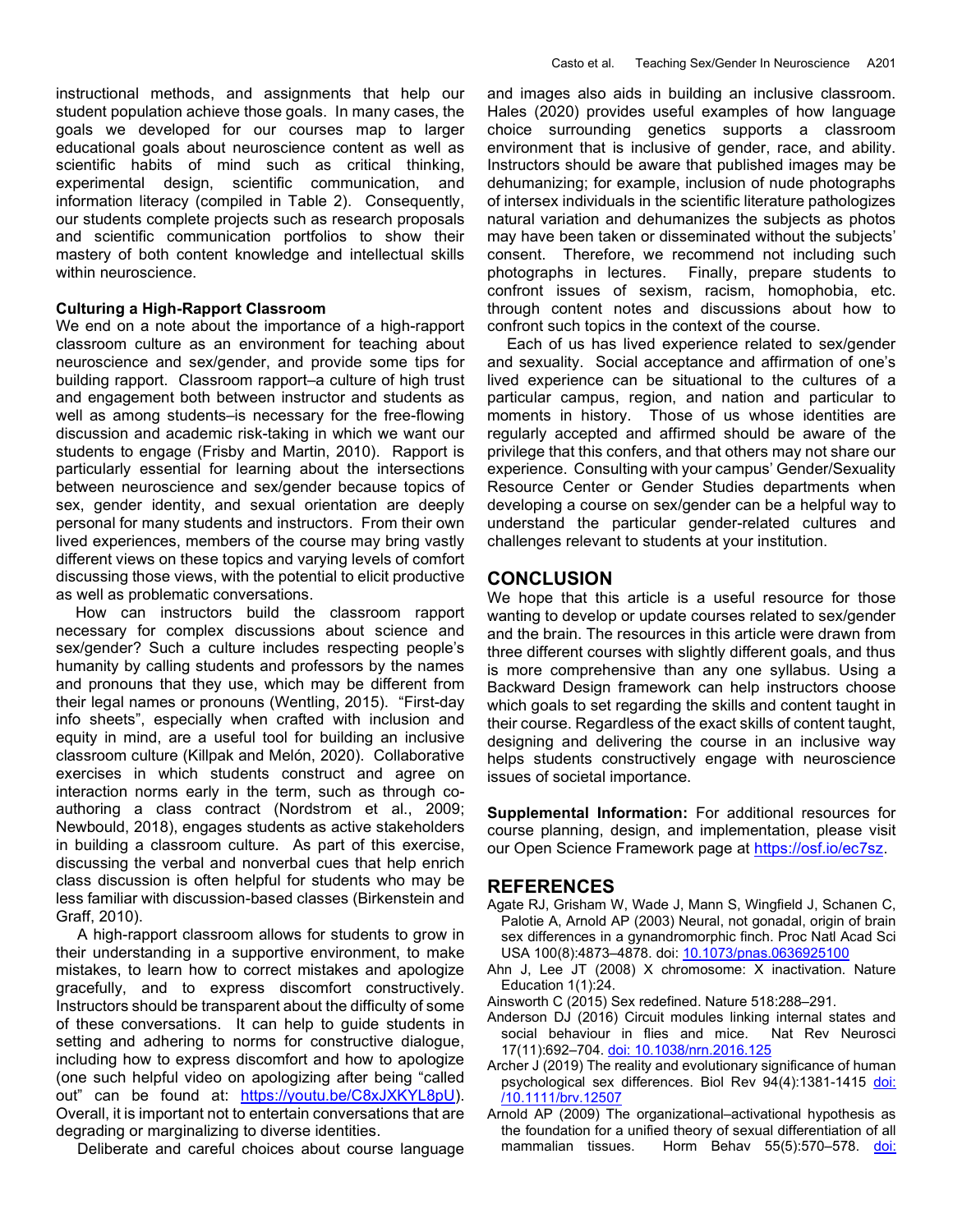10.1016/j.yhbeh.2009.03.011

- Arnold AP (2017) A general theory of sexual differentiation: A general theory of sexual differentiation. J Neurosci Res 95(1- 2):291–300. doi: 10.1002/jnr.23884
- Arnold AP (2020) Sexual differentiation of brain and other tissues: Five questions for the next 50 years. Horm Behav 120:104691. doi: 10.1016/j.yhbeh.2020.104691
- Arnold AP, McCarthy MM (2016) Sexual differentiation of the brain and behavior: A primer. In: Neuroscience in the 21st Century (Pfaff DW, Volkow ND, eds), pp 2139–2168. New York, NY: Springer New York.

Auer TO, Benton R (2016) Sexual circuitry in Drosophila. Curr Opin Neurobiol 38:18–26. doi: 10.1016/j.conb.2016.01.004

- Bachtrog D, Mank JE, Peichel CL, Kirkpatrick M, Otto SP, Ashman T-L, Hahn MW, Kitano J, Mayrose I, Ming R, Perrin N, Ross L, Valenzuela N, Vamosi JC, The Tree of Sex Consortium (2014) Sex determination: Why so many ways of doing it? PLoS Biol 12(7):e1001899. doi: 10.1371/journal.pbio.1001899
- Baron-Cohen S, Knickmeyer RC, Belmonte MK (2005) Sex differences in the brain: Implications for explaining autism. Science 310(5479):819–823. doi: 10.1126/science.1115455

Barres BA (2006) Does gender matter? Nature 442:133–136.

- Barres BA (2018) The autobiography of a transgender scientist. Cambridge, MA: MIT Press.
- Barrett LF (2020) Seven and a half lessons about the brain. Boston, MA: Houghton Mifflin Harcourt.
- Barron AB, Brown MJF (2012) Let's talk about sex. Nature 488:151–152.
- Beery AK, Zucker I (2011) Sex bias in neuroscience and biomedical research. Neurosci Biobehav Rev 35(3):565–572. doi: 10.1016/j.neubiorev.2010.07.002
- Berenbaum SA, Beltz AM (2011) Sexual differentiation of human behavior: effects of prenatal and pubertal organizational hormones. Front Neuroendocrinol 32(2):183-200. doi: 10.1016/j.yfrne.2011.03.001
- Berenbaum SA, Beltz, AM (2021) Evidence and implications from a natural experiment of prenatal androgen effects on gendered behavior. Curr Dir Psychol Sci 30(3):202-210. doi: 10.1177/0963721421998341
- Bertram R, Hyson RL, Brunick AJ, Flores D, Johnson F (2020) Network dynamics underlie learning and performance of birdsong. Curr Opin Neurobiol 64:119-126. doi: 10.1016/j.conb.2020.04.004
- Birkenstein C, Graff G (2010) They say / I say: The moves that matter in academic writing, 2nd edition. New York, NY: W.W. Norton & Company.
- Bramble MS, Lipson A, Vashist N, Vilain E (2017) Effects of chromosomal sex and hormonal influences on shaping sex differences in brain and behavior: Lessons from cases of disorders of sex development. J Neurosci Res 95(1-2):65-74. doi: 10.1002/jnr.23832
- Brescoll V, LaFrance M (2004) The Correlates and consequences of newspaper reports of research on sex differences. Psychol Sci 15(8):515-520. doi: 10.1111/j.0956-7976.2004.00712.x
- Cahill L (2006) Why sex matters for neuroscience. Nat Rev Neurosci 7(6):477–484. doi: 10.1038/nrn1909
- Cahill L (2014) Fundamental sex difference in human brain architecture. Proc Natl Acad Sci USA 111(2):577–578. doi: 10.1073/pnas.1320954111
- Cahill L (2017) An issue whose time has come. J Neurosci Res 95(1-2):12–13. doi: 10.1002/jnr.23972
- Capel B (2017) Vertebrate sex determination: evolutionary plasticity of a fundamental switch. Nat Rev Genet 18:675–689. doi: 10.1038/nrg.2017.60
- Cheney I, Shattuck S (2020) Picture a scientist. Los Angeles, CA: Uprising Productions.
- Clark US, Hurd YL (2020) Addressing racism and disparities in the

biomedical sciences. Nat Hum Behav 4:774–777. <u>doi:</u> 10.1038/s41562-020-0917-7

- Clayton JA, Collins FS (2014) Policy: NIH to balance sex in cell and animal studies. Nature 509:282–283. doi: 10.1038/509282a
- Clayton JA, Tannenbaum C (2016) Reporting sex, gender, or both in clinical research? JAMA 316:1863. doi: 10.1001/jama.2016.16405
- Clutton-Brock T (2007) Sexual selection in males and females. Science 318(5858):1882–1885. doi: 10.1126/science.1133311
- Clutton-Brock T (2017) Reproductive competition and sexual selection. Phil Trans R Soc B 372:20160310. doi: 10.1098/rstb.2016.0310
- Colapinto J (2006) As nature made him: the boy who was raised as a girl. New York: HarperCollins.
- Collaer ML, Hines M (1995). Human behavioral sex differences: a role for gonadal hormones during early development? Psych Bull 118(1):55-107. doi: 10.1037/0033-2909.118.1.55
- Collaer ML, Hines M (2020) No evidence for enhancement of spatial ability with elevated prenatal androgen exposure in congenital adrenal hyperplasia: A meta-analysis. Arch Sex Behav 49(2):395-411. doi: 10.1007/s10508-020-01645-7
- Cortes LR, Cisternas CD, Forger NG (2019) Does gender leave an epigenetic imprint on the brain? Front Neurosci 13. doi: 10.3389/fnins.2019.00173
- Cotinot C, Pailhoux E, Jaubert F, Fellous M (2002) Molecular genetics of sex determination. Semin Reprod Med 20:157–168. doi: 10.1055/s-2002-35380
- Damore J (2017) Google's ideological echo chamber. Available at: https://assets.documentcloud.org/documents/3914586/Googles -Ideological-Echo-Chamber.pdf.
- de Vries GJ (2004) Minireview: Sex differences in adult and developing brains: Compensation, compensation, compensation. Endocrinology 145(3):1063-1068. doi: 10.1210/en.2003-1504
- de Vries GJ, Forger NG (2015) Sex differences in the brain: a whole body perspective. Biol Sex Differ 6:15. doi: 10.1186/s13293-015-0032-z
- de Vries GJ, Södersten P (2009) Sex differences in the brain: The relation between structure and function. Horm Behav 55(5):589– 596. doi: 10.1016/j.yhbeh.2009.03.012
- Del Giudice M, Puts DA, Geary DC, Schmitt DP (2019) Sex differences in brain and behavior: Eight counterpoints. Psychol Today. Today. Available at: https://www.psychologytoday.com/gb/blog/sexual-

personalities/201904/sex-differences-in-brain-and-behavioreight-counterpoints.

- Dickson BJ, Dulac C eds. (2016) Neurobiology of sex [Special Issue]. Curr Opin Neurobiol 38. doi: 10.1016/j.conb.2016.06.001
- Dulac C, O'Connell LA, Wu Z (2014) Neural control of maternal and paternal behaviors. Science 345(6198):765-770. doi: 10.1126/science.1253291
- Dulac C, Torello AT (2003) Molecular detection of pheromone signals in mammals: From genes to behaviour. Nat Rev Neurosci 4(7):551-562. doi: 10.1038/nrn1140
- Eicher EM, Washburn, LL (1983) Inherited sex reversal in mice: Identification of a new primary sex‐determining gene. J Exp Zoology 228(2):297-304. doi: 10.1002/jez.1402280213
- Eicher EM, Washburn LL (1986) Genetic control of primary sex determination in mice. Annu Rev Genet 20(1):327-360. doi: 10.1146/annurev.ge.20.120186.001551
- Eliot L (2011) The trouble with sex differences. Neuron 72(6):895– 898. doi: 10.1016/j.neuron.2011.12.001.
- Eliot L, Richardson SS (2016) Sex in context: Limitations of animal studies for addressing human sex/gender neurobehavioral health disparities. J Neurosci 36(47):11823–11830. Doi: 10.1523/JNEUROSCI.1391-16.2016
- Eliot L, Ahmed A, Khan H, Patel J (2021) Dump the "dimorphism":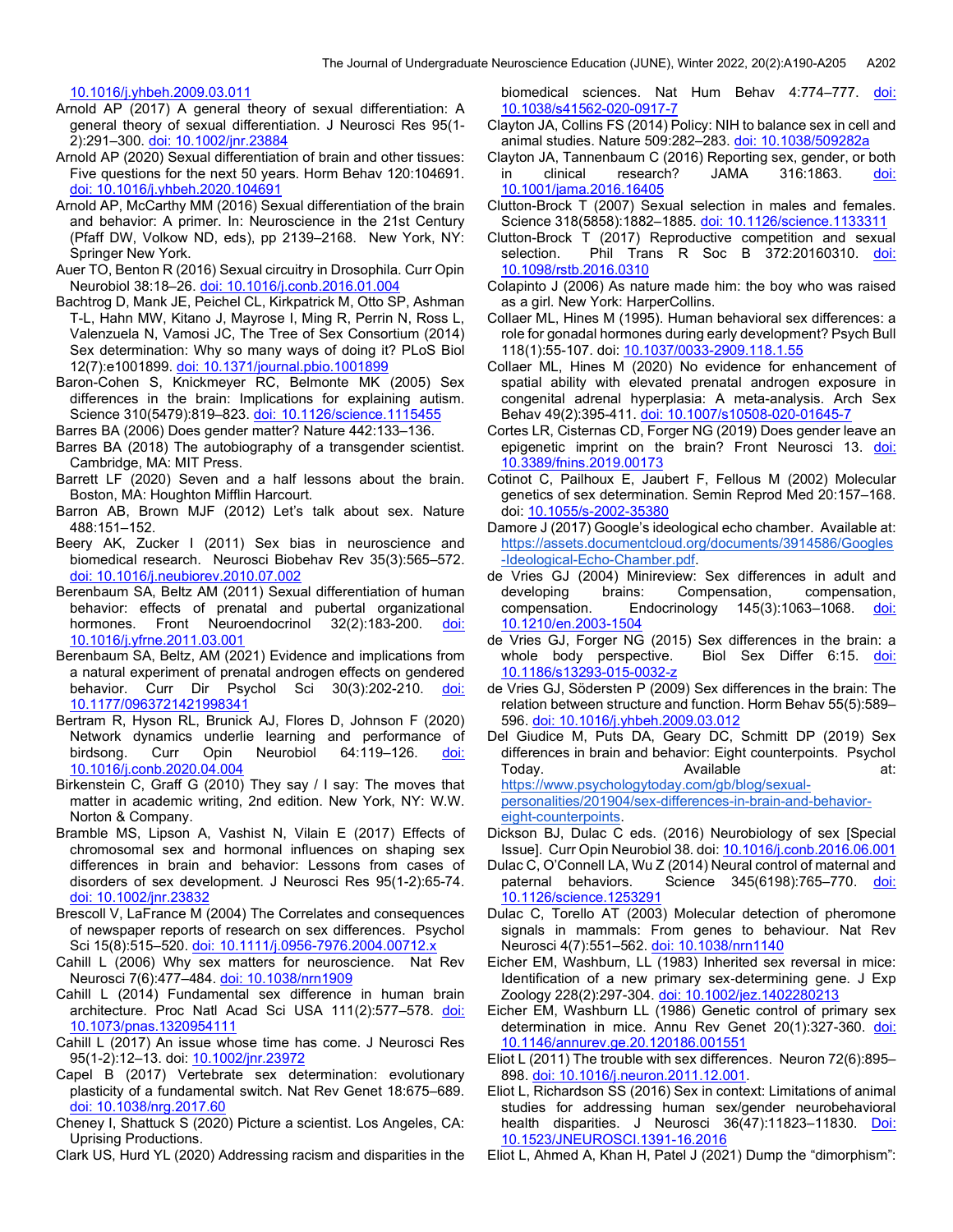Comprehensive synthesis of human brain studies reveals few male-female differences beyond size. Neurosci Biobehav Rev 125:667–697. doi: 10.1016/j.neubiorev.2021.02.026

- Emmons SW (2018) Neural circuits of sexual behavior in Caenorhabditis elegans. Annu Rev Neurosci 41:349–369. doi: 10.1146/annurev-neuro-070815-014056
- Estermann MA, Major AT, Smith CA (2020) Gonadal sex differentiation: Supporting versus steroidogenic cell lineage specification in mammals and birds. Front Cell Dev Biol 8:616387. doi: 10.3389/fcell.2020.616387
- Farrell S (2019) How do IAAF regulations affect female athletes with high testosterone levels? Global Sport Matters, November 15. Available at:

https://globalsportmatters.com/health/2019/11/15/iaafregulations-for-female-athletes-with-high-testosterone/.

- Fausto-Sterling A (1993) The five sexes. The Sciences 33:20–24. doi: 10.1002/j.2326-1951.1993.tb03081.x
- Fine C, Jordan-Young R, Kaiser A, Rippon G (2013) Plasticity, plasticity, plasticity…and the rigid problem of sex. Trends Cogn Sci 17(11):550-551. doi: 10.1016/j.tics.2013.08.010
- Fine C, Joel D, Rippon G (2019a) Eight things you need to know about sex, gender, brains, and behavior: A guide for academics, journalists, parents, gender diversity advocates, social justice warriors, tweeters, facebookers, and everyone else. The Scholar & Feminist Online. Available at: https://sfonline.barnard.edu/neurogenderings/eight-things-youneed-to-know-about-sex-gender-brains-and-behavior-a-guidefor-academics-journalists-parents-gender-diversity-advocatessocial-justice-warriors-tweeters-facebookers-and-ever/.
- Fine C, Joel D, Rippon G (2019b) Responding to ideas on sex differences in brain and behavior. Psycho Today. Available at: https://www.psychologytoday.com/gb/blog/sexualpersonalities/201907/responding-ideas-sex-differences-inbrain-and-behavior.

Flint J (2013). GWAS. Current Biology 23(7):R265-R266.

- Frisby BN, Martin MM (2010) Instructor–student and student– student rapport in the classroom. Commun Educ 59(2):146–164. doi: 10.1080/03634520903564362
- Ganna A et al. (2019) Large-scale GWAS reveals insights into the genetic architecture of same-sex sexual behavior. Science 365(6456):eaat7693. doi: 10.1126/science.aat7693
- Garcia-Sifuentes Y, Maney DL (2021) Reporting and misreporting of sex differences in the biological sciences. ELife 10: e70817. doi: 10.7554/eLife.70817
- Gray J (1992) Men are from Mars, women are from Venus: The classic guide to understanding the opposite sex. New York, NY: Harper.
- Greenblatt DJ, Harmatz JS, Roth T (2019) Zolpidem and gender: Are women really at risk? J Clin Psychopharmacol 39(3):189– 199. doi: 10.1097/JCP.0000000000001026
- Grinspon RP, Rey RA (2019) Molecular characterization of XX maleness. Int J Mol Sci 20(23):6089. doi: 10.3390/ijms20236089
- Hales, KG (2020) Signaling inclusivity in undergraduate biology courses through deliberate framing of genetics topics relevant to gender identity, disability, and race CBE Life Sci Educ 19(2):es2. doi: 10.1187/cbe.19-08-0156
- Handelsman DJ, Hirschberg AL, Bermon S (2018) Circulating testosterone as the hormonal basis of sex differences in athletic performance. Endocr Rev 39(5):803-829. doi: 10.1210/er.2018-00020
- Harrington M (2020) The design of experiments in neuroscience. 3rd edition. New York, NY: Cambridge University Press.
- Hilton EN, Lundberg TR (2021) Transgender women in the female category of sport: Perspectives on testosterone suppression and performance advantage. Sports Med 51(2):199-214 doi: 10.1007/s40279-020-01389-3.
- Hines M, Constantinescu M, Spencer D (2015) Early androgen exposure and human gender development. Biol Sex Differ 6(1):1-10. doi: 10.1186/s13293-015-0022-1
- Holmes MM, Monks DA (2019) Bridging sex and gender in neuroscience by shedding a priori assumptions of causality. Front. Neurosci 13:475. doi: 10.3389/fnins.2019.00475
- Hopkins N (2015) Reflecting on fifty years of progress for women in science. DNA Cell Biol 34(3):159-161. doi: 10.1089/dna.2015.2803
- Hyde JS, Bigler RS, Joel D, Tate CC, van Anders SM (2018) The future of sex and gender in psychology: Five challenges to the gender binary. Am Psychol 74(2):171–193. <u>doi:</u> 10.1037/amp0000307
- Ingalhalikar M, Smith A, Parker D, Satterthwaite TD, Elliott MA, Ruparel K, Hakonarson H, Gur RE, Gur RC, Verma R (2014a) Sex differences in the structural connectome of the human brain. Proc Natl Acad Sci USA 111(2):823-828. doi: 10.1073/pnas.1316909110
- Ingalhalikar M, Smith A, Parker D, Satterthwaite TD, Elliott MA, Ruparel K, Hakonarson H, Gur RE, Gur RC, Verma R (2014b) Reply to Joel and Tarrasch: On misreading and shooting the messenger. Proc Natl Acad Sci USA 111(6):E638–E638. doi: 10.1073/pnas.1323601111
- Jennings KJ, de Lecea L (2020) Neural and hormonal control of sexual behavior. Endocrinology 161(10):1-13. doi: 10.1210/endocr/bqaa150
- Joel D (2021) Beyond the binary: Rethinking sex and the brain. Neurosci Biobehav Rev 122:165-175. doi: 10.1016/j.neubiorev.2020.11.018
- Joel D, Fausto-Sterling A (2016) Beyond sex differences: new approaches for thinking about variation in brain structure and function. Phil Trans R Soc B 371(1688):20150451. doi: 10.1098/rstb.2015.0451
- Joel D, McCarthy MM (2017) Incorporating sex as a biological variable in neuropsychiatric research: where are we now and where should we be? Neuropsychopharmacol 42(2):379–385. doi: 10.1038/npp.2016.79
- Joel D, Tarrasch R (2014) On the mis-presentation and misinterpretation of gender-related data: The case of Ingalhalikar's human connectome study. Proc Natl Acad Sci USA 111(6):E637–E637. doi: 10.1073/pnas.1323319111
- Joel D, Berman Z, Tavor I, Wexler N, Gaber O, Stein Y, Shefi N, Pool J, Urchs S, Margulies DS, Liem F, Hänggi J, Jäncke L, Assaf Y (2015) Sex beyond the genitalia: The human brain mosaic. Proc Natl Acad Sci USA 112(50):15468-15473. doi: 10.1073/pnas.1509654112
- Jordan-Young R, Rumiati RI (2012) Hardwired for sexism? Approaches to sex/gender in neuroscience. Neuroethics 5(3):305–315.doi: 10.1007/s12152-011-9134-4
- Jost, A (1970) Hormonal factors in the sex differentiation of the mammalian foetus. Phil Trans R Soc Lon B 259(828):119-131. doi: 10.1098/rstb.1970.0052
- Kaiser A (2012) Re-Conceptualizing "sex" and "gender" in the human brain. Zeitschrift für Psychologie 220:130–136.
- Kekäläinen J, Evans JP (2018) Gamete-mediated mate choice: towards a more inclusive view of sexual selection. Proc R Soc B 285:20180836. doi: 10.1098/rspb.2018.0836
- Khramtsova EA, Davis LK, Stranger BE (2019) The role of sex in the genomics of human complex traits. Nat Rev Genet 20(3):173–190. doi: 10.1038/s41576-018-0083-1
- Killermann S (2017). Gingerbread Person. https://www.genderbread.org/
- Killpack T, Melón L. 2020. First-day info sheets: a tool to prompt semester-long inclusive teaching. J Microbiol Biol Educ 21(1):1- 6 doi:10.1128/jmbe.v21i1.1983 doi: 10.1128/jmbe.v21i1.1983
- Kim SM, Su C-Y, Wang JW (2017) Neuromodulation of innate behaviors in Drosophila. Annu Rev Neurosci 40:327-348. doi: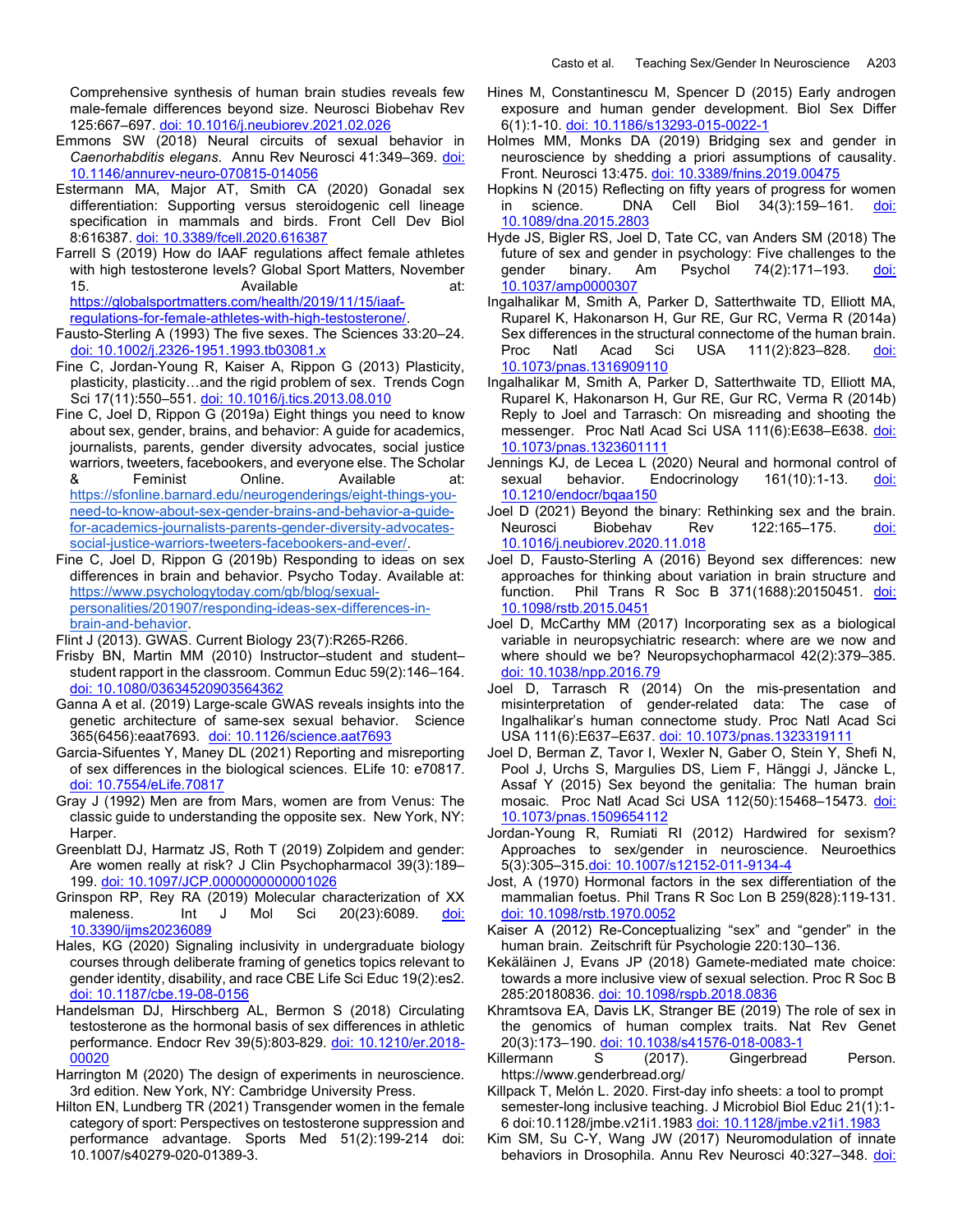10.1146/annurev-neuro-072116-031558

- Laird TFN, Engberg ME (2011) Establishing differences between diversity requirements and other courses with varying degrees of diversity inclusivity. J Gen Educ 60(2):117–137.
- Lee SK (2018) Sex as an important biological variable in biomedical research. BMB Rep 51(4):167–173.
- Lehtonen J, Parker GA (2014) Gamete competition, gamete limitation, and the evolution of the two sexes. Mol Hum Reprod 20(12):1161–1168. doi: 10.1093/molehr/gau068
- Leslie S-J, Cimpian A, Meyer M, Freeland E (2015) Expectations of brilliance underlie gender distributions across academic disciplines. Science 347(6219):262-265. doi: 10.1126/science.1261375
- LeVay S (1991) A difference in hypothalamic structure between heterosexual and homosexual men. Science 253(5023):1034– 1037. doi: 10.1126/science.1887219
- Lewis T (2013) How men's brains are wired differently than women's. Sci Am. Available at: https://www.scientificamerican.com/article/how-mens-brainsare-wired-differently-than-women/.
- Madsen TE, Bourjeily G, Hasnain M, Jenkins M, Morrison MF, Sandberg K, Tong IL, Trott J, Werbinski JL, McGregor AJ (2017) Article commentary: Sex- and gender-based medicine: The need for precise terminology. Gend Genome 1(3):122-128. doi: 10.1089/gg.2017.0005
- Maney DL (2015) Just like a circus: the public consumption of sex differences. Curr Top Behav Neurosci 19:279–296. doi: 10.1007/7854\_2014\_339
- Maney DL (2016) Perils and pitfalls of reporting sex differences. Phil Trans R Soc B 371:20150119. doi: 10.1098/rstb.2015.0119
- McCarthy MM (2016) Multifaceted origins of sex differences in the brain. Phil Trans R Soc B 371(1688):20150106. doi: 10.1098/rstb.2015.0106
- McCarthy MM (2020) A new view of sexual differentiation of mammalian brain. J Comp Physiol A 206(3):369-378. doi: 10.1007/s00359-019-01376-8
- McCarthy MM, Konkle ATM (2005) When is a sex difference not a sex difference? Front Neuroendocrin 26(2):85–102.doi: 10.1016/j.yfrne.2005.06.001
- McCarthy MM, Nugent BM (2015) At the frontier of epigenetics of brain sex differences. Front Behav Neurosci 9:221. doi: 10.3389/fnbeh.2015.00221
- McCarthy MM, Auger AP, Bale TL, de Vries GJ, Dunn GA, Forger NG, Murray EK, Nugent BM, Schwarz JM, Wilson ME (2009) The epigenetics of sex differences in the brain. J Neurosci 29(4):12815–12823. doi: 10.1523/JNEUROSCI.3331-09.2009
- McCarthy MM, Nugent BM, Lenz KM (2017) Neuroimmunology and neuroepigenetics in the establishment of sex differences in the brain. Nat Rev Neurosci 18(8):471–484. doi: 10.1038/nrn.2017.61
- McKinsey GL, Ahmed OM, Shah NM (2018) Neural control of sexually dimorphic social behaviors. Curr Opin Physiol 6:89–95. doi: 10.1016/j.cophys.2018.08.003
- Mead KS (2009) Sex, gender, and the brain: A non-majors course linking neuroscience and women's studies. J Undergrad Neurosci Educ 8(1):A5-9.
- Montañez A (2017) Beyond XX and XY: The extraordinary complexity of sex determination. Sci Am. Available at: https://www.scientificamerican.com/article/beyond-xx-and-xythe-extraordinary-complexity-of-sex-determination/.
- Muehlenhard CL, Peterson ZD (2011) Distinguishing between sex and gender: History, current conceptualizations, and implications. Sex Roles 64(11-12):791-803. doi: 10.1007/s11199-011-9932-5
- Nagahama Y, Chakraborty T., Paul-Prasanth B, Ohta K, Nakamura M (2021). Sex determination, gonadal sex differentiation, and plasticity in vertebrate species. Physiol Rev 101(3):1237-1308.

doi: 10.1152/physrev.00044.2019

- National Institutes of Health (2015) NOT-OD-15-102: Consideration of Sex as a Biological Variable in NIH-funded Research. **Available Available** at: https://grants.nih.gov/grants/guide/notice-files/NOT-OD-15- 102.html.
- Nef S, Schaad O, Stallings NR, Cederroth CR, Pitetti J-L, Schaer G, Malki S, Dubois-Dauphin M, Boizet-Bonhoure B, Descombes P, Parker KL, Vassalli J-D (2005) Gene expression during sex determination reveals a robust female genetic program at the onset of ovarian development. Dev Biol 287(2):361-377. doi: 10.1016/j.ydbio.2005.09.008
- Newbould S (2018) Classroom contract. English Teaching Forum 56(4):37–39.
- Nixon R (2011) 10 things every man should know about a woman's brain. LiveScience, June 7. Available at: https://www.livescience.com/14421-human-brain-genderdifferences.html.
- Nordstrom C, Bartels L, Bucy J (2009) Predicting and curbing classroom incivility in higher education. Coll Stud J 43(1):74-85.
- O'Connor C, Joffe H (2014) Gender on the brain: A case study of science communication in the new media environment PLoS One 9(1):e110830-15. doi: 10.1371/journal.pone.0110830
- Pavlova MA (2017) Sex and gender affect the social brain: Beyond simplicity. J Neurosci Res 95(1-2):235–250. doi: 10.1002/jnr.23871
- Penn Medicine (2013) Brain connectivity study reveals striking differences between men and women. News Release, December 2. https://www.pennmedicine.org/news/newsreleases/2013/december/brain-connectivity-study-revea.
- Phoenix CH, Goy RW, Gerall AA, Young WC (1959) Organizing action of prenatally administered testosterone proprionate on the tissues mediating mating behavior in the female Guinea Pig. Endocrinology 65:369–382. doi: 10.1210/endo-65-3-369
- Prendergast BJ, Onishi KG, Zucker I (2014) Female mice liberated for inclusion in neuroscience and biomedical research. Neurosci Biobehav Rev 40:1–5. doi: 10.1016/j.neubiorev.2014.01.001
- Puts D (2016) Human sexual selection. Curr Opin Psychol 7:28– 32. doi: 10.1016/j.copsyc.2015.07.011
- Reis E (2019) Did bioethics matter? A history of autonomy, consent, and intersex genital surgery. Med Law Rev 27(4):658– 674. doi: 10.1093/medlaw/fwz007
- Rey R, Josso N, Racine C (2020) Sexual Differentiation . In: Feingold KR, Anawalt B, Boyce A, et al., editors. Endotext [Internet]. South Dartmouth (MA): MDText.com, Inc.; 2000-.
- Rippon G (2019) The gendered brain: The new neuroscience that shatters the myth of the female brain. London, England: Vintage.
- Rippon G, Jordan-Young R, Kaiser A, Fine C (2014) Recommendations for sex/gender neuroimaging research: Key principles and implications for research design, analysis, and interpretation. Front Hum Neurosci 8:650. doi: 10.3389/fnhum.2014.00650
- Rippon G, Eliot L, Genon S, Joel D (2021) How hype and hyperbole distort the neuroscience of sex differences. PLoS Biol 19(5):e3001253. doi: 10.1371/journal.pbio.3001253
- Risman BJ, Davis G (2013) From sex roles to gender structure. Curr Sociol 61(5-6):733–755. doi: 10.1177/0011392113479315
- Roughgarden J (2013) Evolution's rainbow: Diversity, gender, and sexuality in nature and people, Tenth Anniversary Edition. Berkeley, CA: University of California Press.
- Sanchis-Segura C, Becker JB (2016) Why we should consider sex (and study sex differences) in addiction research: Importance of sex differences. Addict Biol 21(5):995–1006. doi: 10.1111/adb.12382
- Schmitt DP, Long AE, McPhearson A, O'Brien K, Remmert B, Shah SH (2017) Personality and gender differences in global<br>perspective. Int J Psychol 52(S1):45–56. <u>doi:</u> perspective. Int J Psychol 52(S1):45-56. doi: